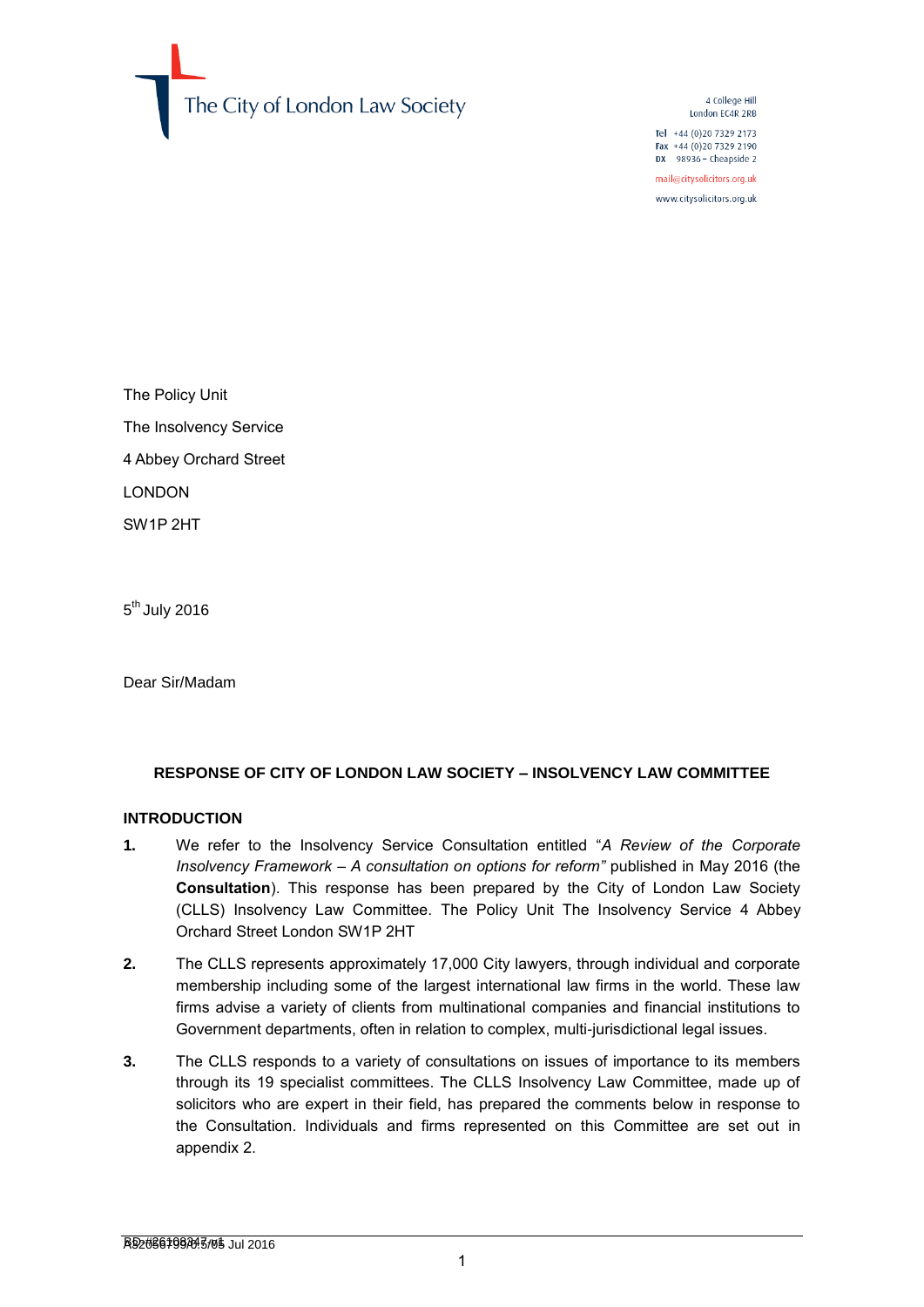**4.** Members of the CLLS Insolvency Law Committee would be happy to discuss or expand on any of the comments made in this response, if requested.

## **STRUCTURE OF OUR RESPONSE**

**5.** The Consultation contains four proposals which, if implemented, could have a significant impact on the existing UK insolvency regime. These proposals raise a number of important issues, not all of which fall within the scope of the specific Consultation questions. We have therefore highlighted a number of key points arising from our detailed review of these proposals in the main body of our response. We have then set out in the Appendix our responses to the specific Consultation questions, but emphasise that these should be read in the light of this response as a whole.

#### **SUMMARY**

- **6.** We very much welcome initiatives which are intended to ensure that the United Kingdom insolvency regime retains its competitive advantage in terms of efficiency and effectiveness and can see merit in further exploring and developing a number of the proposals contained in the Consultation.
- **7.** In particular, we believe that the existing corporate rescue regime could potentially be improved by the introduction of a new statutory procedure which permitted the crammingdown of out of the money creditors without their consent. Such a measure could both increase the chances of a debtor company surviving as a going concern and reduce the need for senior secured creditors to implement a restructuring solution by way of a "prepack" sale. The proposals set out in the Consultation relating to the new cram-down procedure are, however, relatively high level, and will require further detailed consideration if they are to proceed and result in a procedure that is both robust and easy to apply.
- **8.** While we agree that interference with the right of freedom to contract is "*only justified where absolutely necessary*",<sup>1</sup> we can see that the proposed extension of existing statutory restrictions preventing the use of ipso facto clauses to terminate "essential" contracts may prove a useful tool in dealing with "ransom" creditors. Further measures would, however, need to be put in place to ensure that the position of the relevant supplier was properly protected.
- **9.** There is, however, a sense that this proposal, when combined with the impact of the recent extension of Section 233 of the Insolvency Act 1986, $<sup>2</sup>$  marks a further step towards a</sup> general prohibition on ipso facto clauses. While this may offer a comparatively simple solution, it should only be adopted following a deliberate policy decision, rather than becoming the default position following a series of unrelated incremental statutory changes which result in different levels of protection applying, depending on the nature of the supply.
- **10.** In addition, it may be necessary to specify that certain types of contract (for example interest rate and currency hedging agreements and undrawn overdraft facilities) cannot be designated as "*essential*" contracts, given the practical issues involved in ensuring that the position of the relevant counterparty would not be prejudiced.
- **11.** The case for establishing a new pre-insolvency moratorium is, however, much less convincing. We have, in practice, experienced very few (if any) cases in which a viable and

<sup>-</sup>Paragraph 8.10 of the Consultation

<sup>2</sup> Under the Insolvency (Protection of Essential Supplies) Order 2015 (SI 2015/989)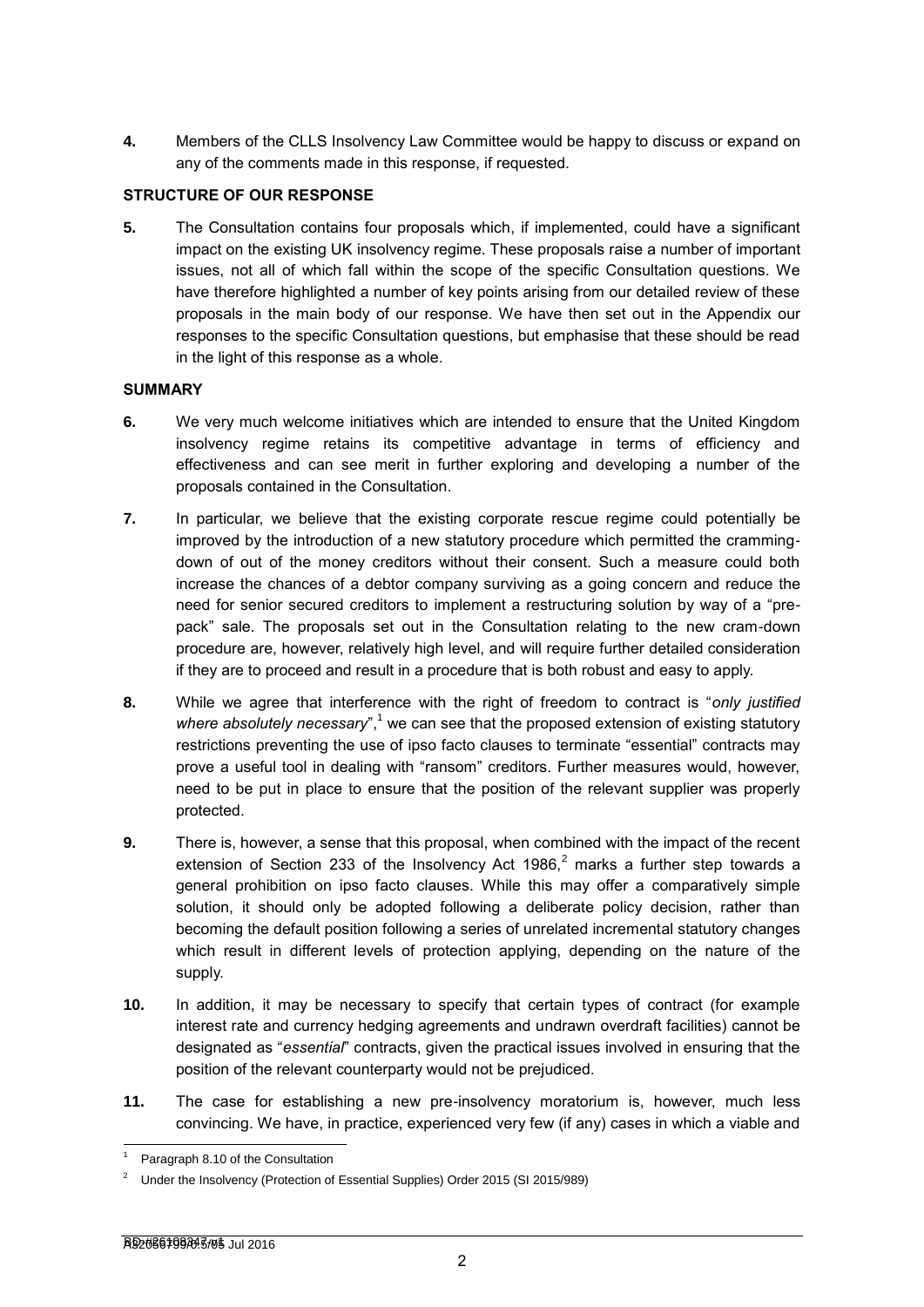well managed business has failed as a result of the absence of a moratorium of the type proposed in the Consultation.

- **12.** We would therefore not support the wider moratorium proposals contained in the Consultation. The limited benefits of having such a moratorium available as part of the insolvency "tool kit" are outweighed by both the potential costs involved<sup>3</sup> (which may make it too expensive for use by some SMEs) and concerns that the legitimate interests of creditors are not sufficiently protected by the proposals for a three month moratorium contained in the Consultation.
- **13.** The suggested options for rescue financing raise a number of difficult and complex issues, particularly as there are often few, if any, assets of a distressed debtor which are not already encumbered by security. We would suggest that the key matter to address is to determine what is actually holding back potential participants in this market.<sup>4</sup> Possible structures for giving such funding priority already exist, but the market remains relatively inactive. It is those potential participants, rather than we, who are best placed to explain exactly what they require, in order to support a more extensive and bespoke DIP finance market than that currently operating in the United Kingdom.
- **14.** Once those requirements have been established, it will be possible to judge whether it would be worth giving effect to them, or whether the possible benefits of establishing a DIP financing market would be outweighed by the probable negative impact that taking such steps would have on existing lending products and practices.
- **15.** We would, however, emphasise the significant legal, practical and economic problems that would arise if any proposal were to emerge that gave rescue financing priority over existing fixed charge security. Any such proposal would give rise to significant disputes. It is unclear whether the UK courts would have the experience or capacity to deal with such disputes. In addition, any such measure would create market uncertainty if the benefit of taking fixed charge security were perceived as being devalued, such uncertainty resulting, at best, in increased costs for borrowers.
- **16.** Overall, the proposed changes are fundamental in nature, being arguably the most significant proposals to reform UK insolvency legislation since the Enterprise Act. Those proposals which proceed will require further detailed consideration, both in their development and subsequent implementation.
- **17.** We would strongly recommend, as part of this process, that any proposed legislative changes are made available in draft form to interested stakeholders and that, given the importance of what is being proposed, those stakeholders are given sufficient time to review and comment on that draft legislation before it is enacted.

#### **SPECIFIC COMMENTS - A NEW CRAM DOWN REGIME?**

**18.** We have previously recommended<sup>5</sup> that the Insolvency Service may wish to consider whether those who no longer have any economic interest in a business (for example

 $\frac{1}{3}$ Para 1.53 of the Impact Assessment notes that "*collectively the costs of producing a report, monitoring compliance for the period of the breathing space and getting legal agreement for the breathing space will cost between £0.24 and £2.245m per case*."

<sup>4</sup> The gradual emergence of a litigation funding market shows that the development of new types of funding is currently possible where there is a market led demand for such products

<sup>5</sup> In our response to the Insolvency Service consultation paper entitled "*Proposals for a Restructuring Moratorium*" published in July 2010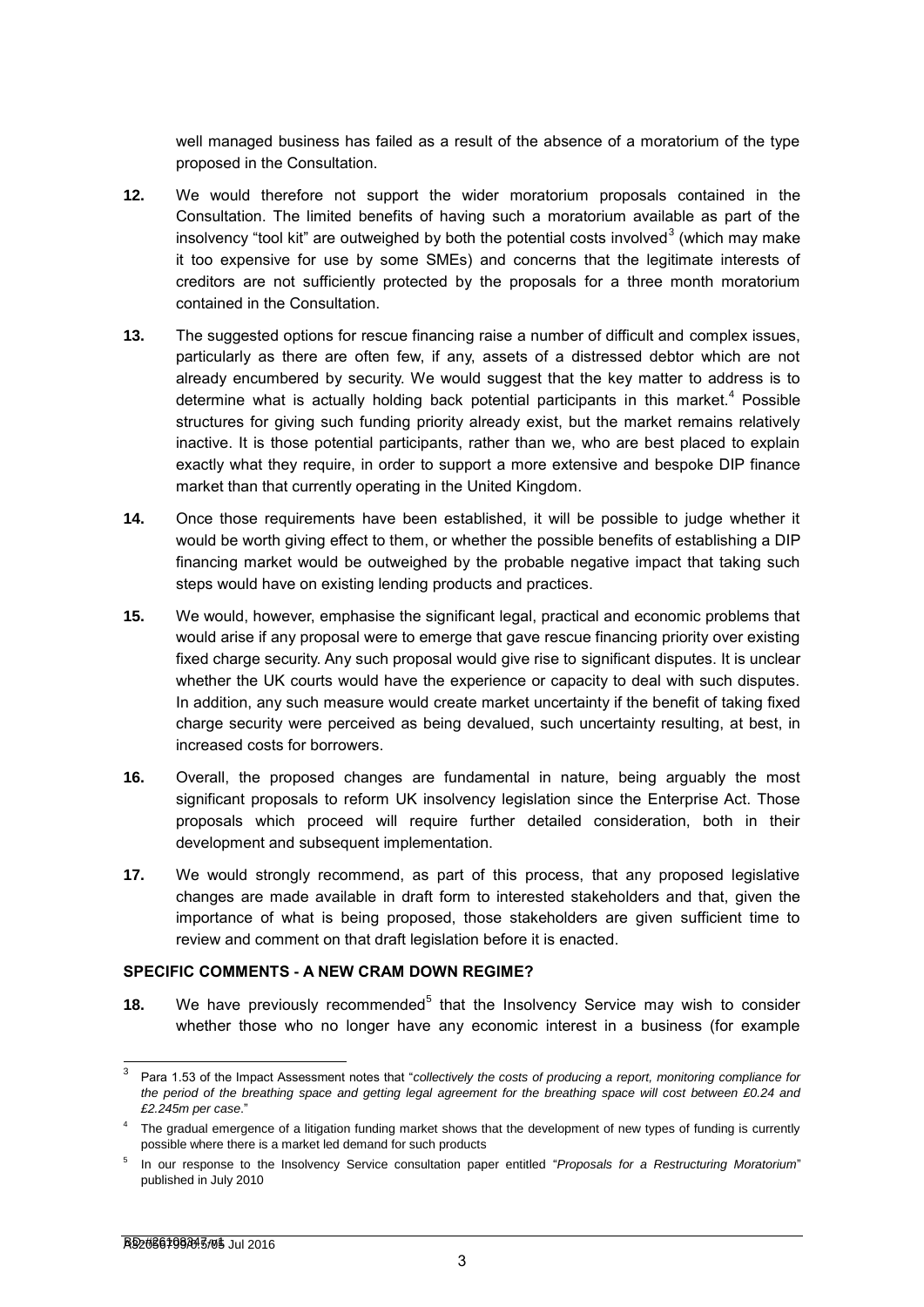shareholders or "out of the money" junior creditors) should effectively still be able to veto a viable restructuring proposal which has the overwhelming support of those creditors who retain an economic interest in the business.

- **19.** We therefore welcome the proposal that a statutory mechanism could be put in place, permitting the cram down/elimination of out of the money debt claims, whether secured or unsecured. This would:-
	- (i) limit the need for a company's business to be transferred, often by means of a "prepack sale", in order to deal with the claims of "out of the money" creditors, a route which in certain situations can be complex, value destructive and expensive; and
	- (ii) prevent the UK insolvency regime from being perceived, as a result of retaining a veto for out of the money creditors, as being friendly to "ransom" creditors whose actions may place a company's survival, and the jobs of its employees, in jeopardy.<sup>6</sup>
- **20.** We would, however, make the following specific points in relation to the proposed new procedure (which is referred to in this response as the "**Corporate Recovery Plan**").
- **21.** Relationship with other procedures: We would support the suggestion<sup>7</sup> that the Corporate Recovery Plan should be a stand-alone restructuring procedure which would sit alongside the existing rescue options and which could be used by the directors of any company which was, or was likely to become, insolvent or by an administrator or liquidator of that company. All companies, whether large, SME or otherwise, should be able to use this procedure, as long as they are not one of those listed in Para 9.23 of the Consultation.
- **22.** We note the alternative suggestion that the new procedure could be incorporated into the existing CVA voting procedure. The major weakness of this procedure is that the rights of secured creditors cannot be affected without their consent. However, adopting this approach would introduce the concept of voting by class into a CVA, thereby limiting its main attraction, namely the flexibility afforded by having a "single class" creditor compromise and composition procedure.
- **23.** We do not consider that the Corporate Recovery Plan should replace the existing, and successful, Scheme of Arrangement procedure as:-
	- (i) Schemes can be used in a wide variety of circumstances, for example to impose a claims bar date or to settle a class action, by any company, whether solvent or insolvent;
	- (ii) the use of Schemes is not limited, as would be the case with the new Corporate Recovery Plan (subject to the outcome of Brexit discussions), to companies with a Centre of Main Interests ("**CoMI**") in the United Kingdom; and
	- (iii) one of the major attractions of a Scheme is that a company can decide which claims it wants to compromise. It is, for example, possible to cram down a class of junior secured creditors under a Scheme while keeping unsecured claims whole, provided that there is a valid commercial reason for doing so. A company can also ignore those classes of creditor that would not be affected by the proposed

<sup>6</sup> This perception may place the UK insolvency regime at a competitive disadvantage, given that proposed legislative reforms in a number of other Member States, including The Netherlands, are seeking to limit the rights of such creditors

<sup>7</sup> In Paragraph 9.14 of the Consultation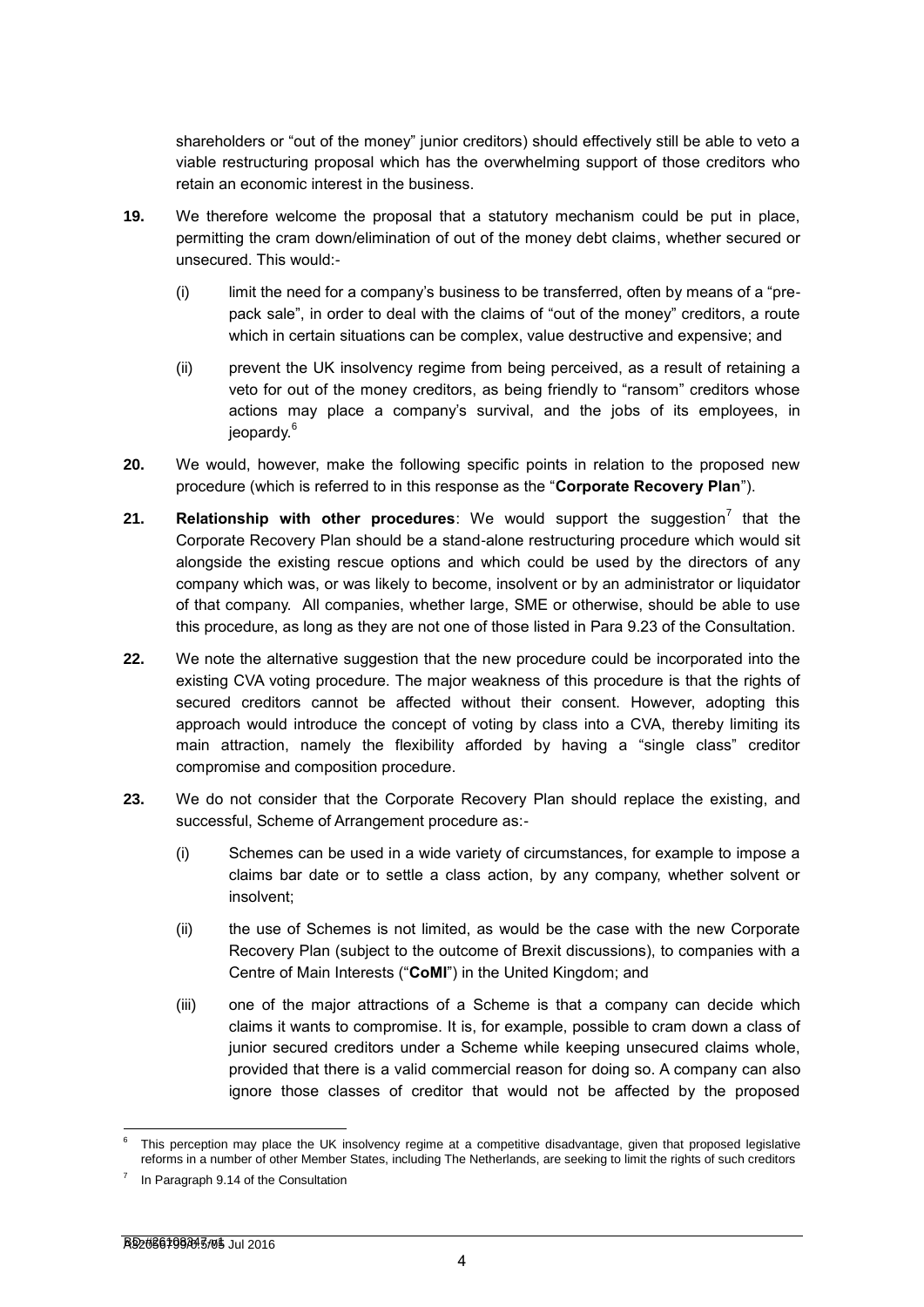restructuring*.* The proposed Corporate Recovery Plan does not appear, under the current proposals, to offer as much flexibility, although this point could be addressed by the inclusion of the measures discussed below.

- **24. Terms of the Corporate Recovery Plan.** Paragraph 9.32 of the Consultation states that a Corporate Recovery Plan would be considered fair and equitable if, inter alia, junior creditors do not receive "*more on repayment than creditors more senior than them.*" It would follow that if a company had both junior secured creditors and unsecured operational creditors (whether suppliers, employees or customers), amounts owed to the latter would have to be written off before the claims of junior secured creditors could be crammed down using a Corporate Recovery Plan.
- **25.** In practice, there may, in certain cases, be good commercial reasons why it would not be realistic to expect an unsecured creditor to write-off their debt, particularly where their ongoing support was of critical importance to the business going forward. One obvious example of this would be the supplier under an "*essential*" contract, whose claims would be likely to be unsecured.
- **26.** Deviating from the absolute priority rule is not a step to be taken lightly, but we believe that there may be a case for giving the court the discretion, in exceptional cases, to sanction a Corporate Recovery Plan under which a junior creditor receives a greater recovery than a more senior creditor where (i) the ongoing support of that more junior creditor is critical to the viability of the debtor's business, (ii) the payment, and the rationale for making it, were fully disclosed and (iii) the relevant senior creditors were still better off than would otherwise have been the case.<sup>8</sup>
- **27.** The absence of such flexibility could have the unintended consequence of making the Corporate Recovery Plan more attractive to finance vehicles (which are less likely to be dependent on the on-going support of more junior creditors) than to operating companies.
- **28. Duration**: Paragraph 9.29 of the Consultation suggests that the Corporate Recovery Plan should "*last no more than twelve months*". It is not clear whether this would, for example, prevent the plan from being used to extend existing debt maturities for two or three years where payments fell due after more than 12 months (as often happens under an "*Amend and Extend*" Scheme of Arrangement). Would the debtor company have to go through the effort and expense of proposing a new plan each year, providing for a further extension? It would be a strange outcome if, as a matter of policy, a plan could write off a debt but it could not extend the maturity of that debt for 18 months.
- **29. Shareholders**: While not expressly addressed in the Consultation, it would clearly be inequitable if any Corporate Recovery Plan could leave shareholders in the company with their existing equity, at a time when some or all creditor claims had to be compromised or written off. We therefore assume that the Corporate Recovery Process would follow the Australian model adopted in relation to voluntary administrations and Deeds of Company Arrangement, under which shareholder equity can be extinguished as part of a court approved restructuring process.<sup>9</sup>

<sup>8</sup> This would be consistent with the approach adopted in relation to Schemes of Arrangement, where the treatment of creditors in Schemes including *[Re PT Garuda Indonesia](http://linkdoc/documentumservices/link.asp?Docbase=docbase4_prod&DocNumber=A15633523&Version=CURRENT)* and in *[In the matter of \(i\) Stemcor \(S.E.A.\) Pte Ltd and \(2\)](https://www.lawtel.com/UK/FullText/AC0141559ChD(CompaniesCt).pdf)  [Stemcor Trade Finance Ltd](https://www.lawtel.com/UK/FullText/AC0141559ChD(CompaniesCt).pdf)*, has not always followed the absolute priority rule

<sup>9</sup> See Section 444GA of the Australian Corporations Act 2001 and the Mirabella and Nexus cases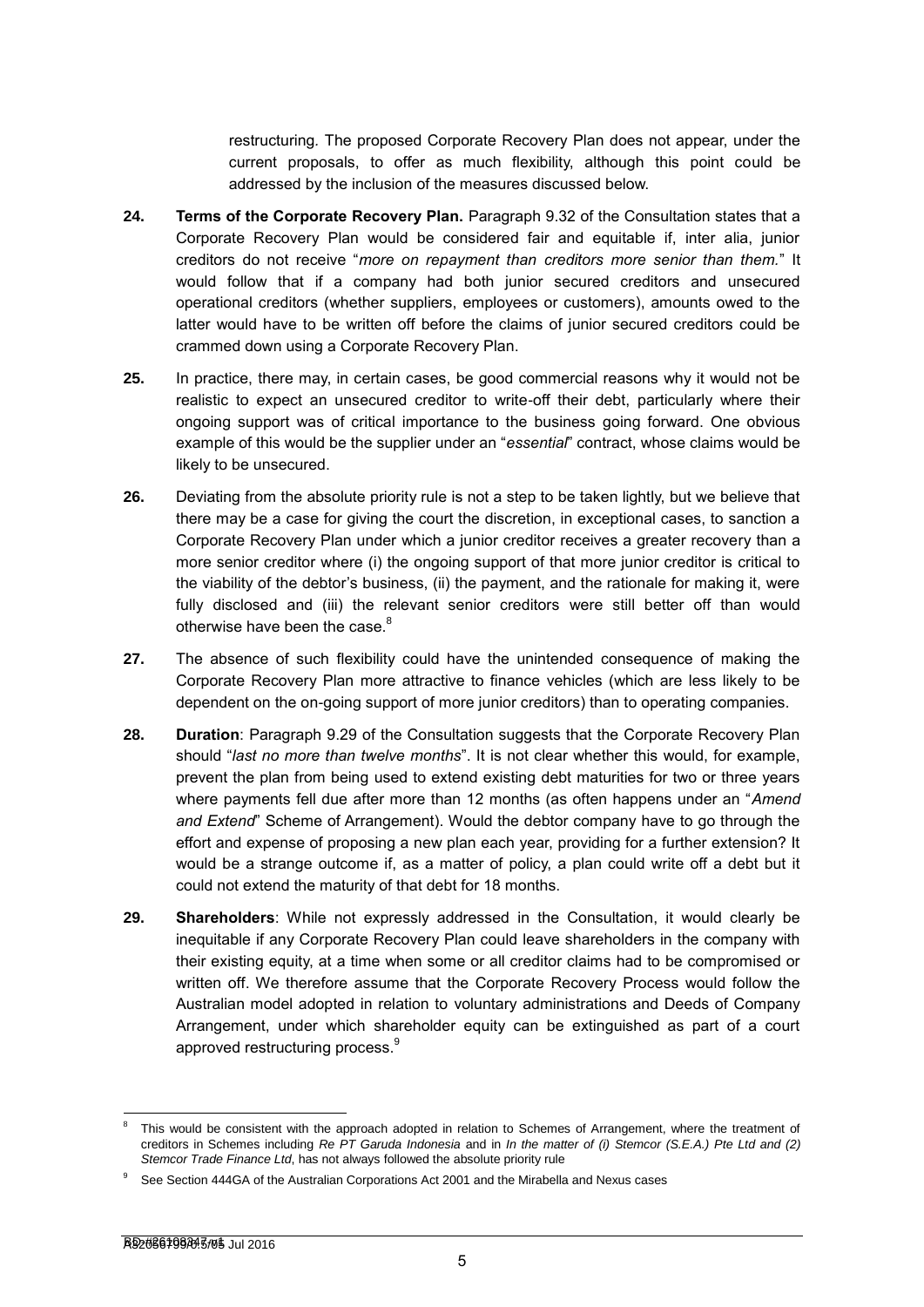- **30. Voting**: It is proposed that, as with a Scheme of Arrangement, voting would be by classes, and the approval threshold would be the same as for a Scheme (the approval of 75% by value and more than 50% in number of each class being required).<sup>10</sup> We agree that voting should be by class, and that the class test should be the same as that used in relation to Schemes.
- **31.** We would, however, question whether the numerosity test applicable to Schemes should be incorporated into the Corporate Recovery Plan, as our experience is that this test offers no significant creditor protection. It does, however, give dissenting creditors the ability to sabotage (and potentially destroy) a widely accepted and viable restructuring proposal though the simple expedient of splitting out their votes.
- **32. Existing case law relating to Schemes**: Existing case law and practice established in relation to Schemes of Arrangement (for example cases covering class composition) should also apply to the new Corporate Recovery Plan, in order to avoid the risk of long established and accepted practices being challenged. While existing case law may not necessarily be treated as binding if the Scheme in question was not contested, developing an entirely new body of case law relating to the composition of classes or the holding of meetings would create unnecessary uncertainty while also being time consuming, expensive and potentially detrimental to creditors.
- **33. Court approval**: Similarly, we believe that the role of the court in considering whether to approve a Corporate Recovery Plan<sup>11</sup> should be the same as the role of the court when sanctioning Schemes of Arrangement. The test currently applied by the court when deciding whether or not to sanction a Scheme works well and is widely understood. The same test should therefore apply to a Corporate Recovery Plan, thereby avoiding uncertainty and possible attempts to "play the system" as stakeholders gain familiarity with its operation in practice.
- **34. Valuation**: As noted in the Consultation, valuations will play an important role in any Corporate Recovery Plan, as much will depend on whether a class of creditors would be "in the money" or "out of the money". We do not, however, believe that legislating for the use of a "*minimum liquidation valuation*" would necessarily be a helpful measure, even if it was possible to come to a generally accepted definition of exactly what this meant. There are clearly cases where liquidation would be the correct comparator (one obvious example being *MyTravel*, whose business was dependent on the continuing availability of a CAA licence which would be lost if the proposed restructuring was not approved), but there is a risk that the liquidation comparator would rapidly become the default valuation option. The fairness of any plan should be judged by reference to the most likely alternative outcome, which may not necessarily be the immediate liquidation of the debtor company.<sup>12</sup>
- **35.** We would therefore suggest that, as each case turns to some extent on its own facts, the court should continue its current practice of considering valuation issues on a case by case basis, having regard to independent valuation evidence.

# **THE INTRODUCTION OF A NEW PRE- INSOLVENCY MORATORIUM**

**36.** Members of our committee were, when this issue was raised in 2010, divided in relation to whether a strong case could be made out for a temporary restructuring stay of this nature.

<sup>&</sup>lt;sup>10</sup> Paragraphs 9.12 and 9.19 of the Consultation

<sup>11</sup> As set out in Paragraph 9.29 of the Consultation

<sup>&</sup>lt;sup>12</sup> This being the test suggested in Paragraph 9.10 of the Consultation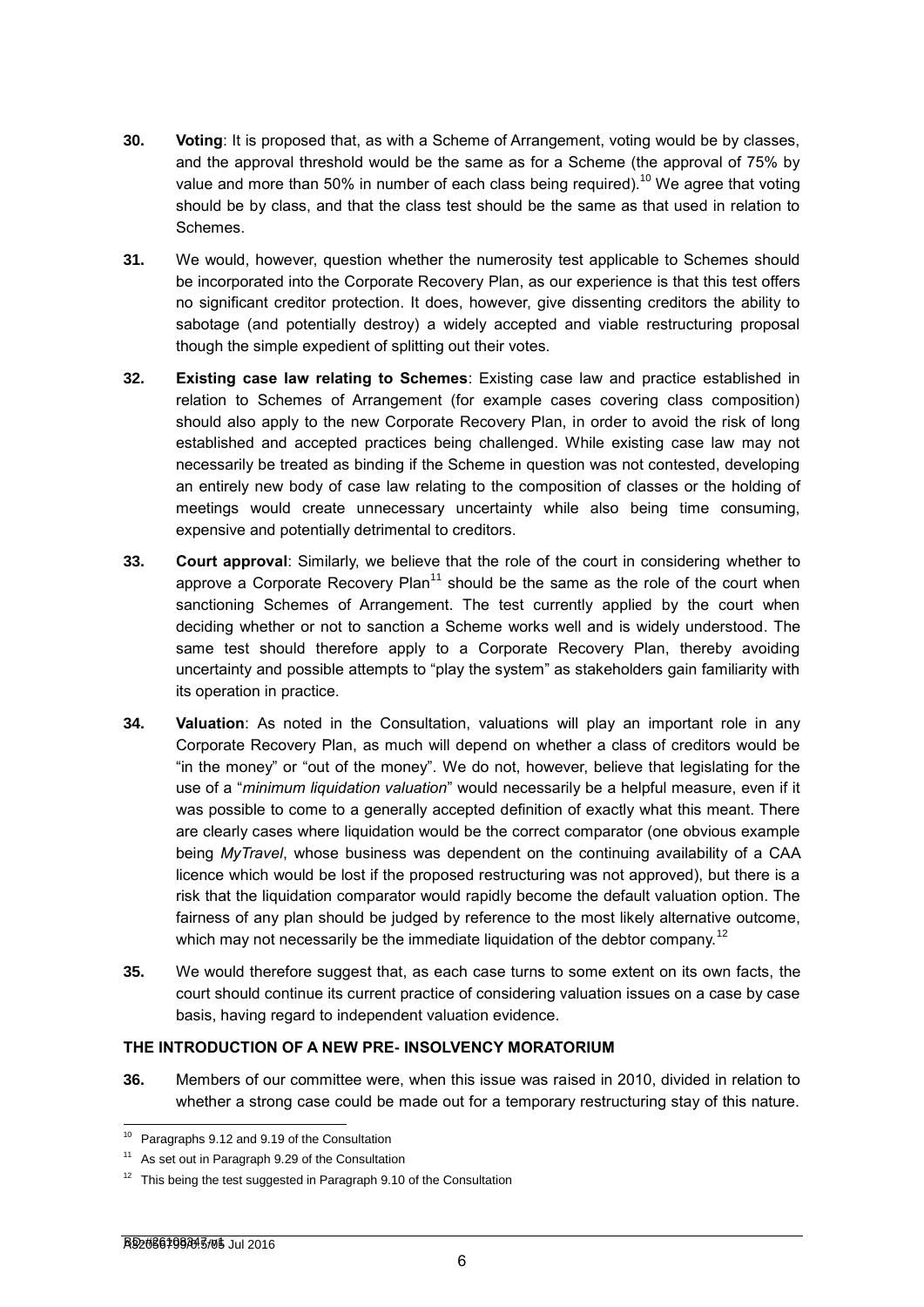Some members gave examples of restructurings where it was necessary to use the stay inherent in a formal insolvency process in order to bind dissenting creditors or where a restructuring almost failed as a result of last-minute creditor action. Others questioned whether the moratorium was the right focus for any legislative change, suggesting that the greater risk was not so much that individual creditors might threaten to destabilise a restructuring at the negotiating stage but that such creditors could derail a restructuring altogether by refusing to consent to it.

- **37.** When the issue was raised again in 2015, it was felt that there was a stronger argument for having a short pre-insolvency moratorium available as part of the restructuring tool kit, given the increasing diversification of the creditor base in many restructurings, and the resulting increased challenges faced by the company or representative creditor groups in communicating directly with the wider creditor constituency.
- **38.** We believe that the fundamental point, when considering any such proposal, is to be clear exactly what any such moratorium is expected to achieve. We note, in this respect, the proposals for a short, pre-insolvency, moratorium made by R3 in April 2016<sup>13</sup> which highlighted the problems caused by anxious creditors disrupting business rescue plans by petitioning to have a struggling company wound up. We agree that such behaviour can prove an unhelpful distraction and that it would be useful to have the threat of a statutory moratorium available, in order to deter hostile creditor action of this nature.
- **39.** A measure such as this should be relatively uncontroversial as it would simply formalise the approach already adopted in cases such as *BlueCrest Mercantile BV v [Vietnam](http://www.lawtel.com/UK/FullText/AC0138248ChD.pdf)*  [Shipbuilding Industry Group,](http://www.lawtel.com/UK/FullText/AC0138248ChD.pdf)<sup>14</sup> with courts using their case management powers to impose a short de facto standstill on hostile creditor action while a restructuring plan is finalised.
- **40.** Having a short moratorium in place could also have the benefit of creating "deal tension", imposing a timetable within which interested parties should agree the terms of a restructuring. This might make discussions more focussed, to the benefit of all stakeholders.
- **41.** What is proposed in the Consultation would, however, go considerably beyond this identified issue. It would limit significantly the rights of secured creditors (and in particular the rights of the holder of a Qualifying Floating Charge) while allowing a potentially incompetent management team to carry on running a business for an initial period of three months under the (limited) supervision of an individual who would have "*relevant expertise in restructuring*" but who might not be an insolvency practitioner.<sup>15</sup>
- **42.** The risk is that an extensive three month moratorium of this nature may, rather than creating an environment in which plans could be put in place for the rescue of a potentially viable business, simply encourage directors to put off dealing with a company's financial difficulties. This could, in turn, lead to creditor anger and frustration, should the company's financial position deteriorate during the moratorium period.

#### **Concerns with the current moratorium proposals**

**43.** We have two fundamental concerns with the proposals made in the Consultation. The first is that there appears to be a suggestion that a company would have to enter into the

<sup>1</sup> <sup>13</sup> In "A Moratorium for Business: Improving Business & Job Rescue in the UK"

<sup>14</sup> [2013] EWHC 1146 (Ch)

<sup>&</sup>lt;sup>15</sup> Paragraph 7.41 of the Consultation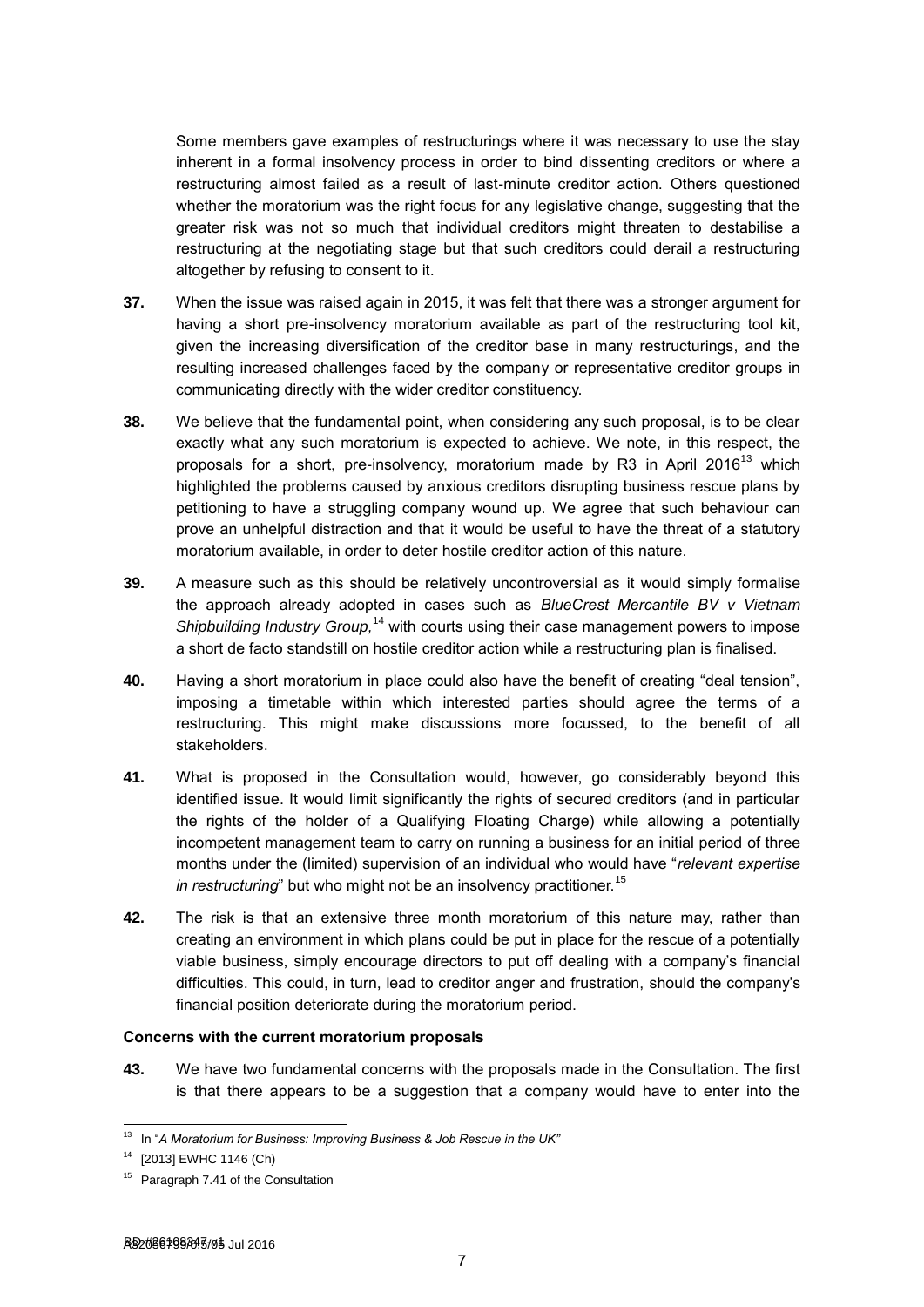moratorium process before it could utilise any statutory cram-down procedure. The second is that what is currently proposed does not strike a fair balance between the interests of the debtor company and the legitimate expectations of that company's creditors (and, in particular, its secured creditors).

#### **The first concern - The moratorium should be optional**

- **44.** Paragraph 7.7 of the Consultation states that the moratorium would "*precede and act as a single gateway to different forms of restructuring including a compromise with creditors, a contractual/consensual workout, a CVA, administration or a scheme of arrangement*". This suggests that it might be mandatory for a company to propose a statutory moratorium before it could utilise any of these procedures.
- **45.** It is assumed from statements made elsewhere in the Consultation that this is not the intention,<sup>16</sup> but if this is what is being proposed, we believe that this approach would be a significant mistake. In many cases, a company facing financial difficulties which is renegotiating the terms of its financial indebtedness would not want to publicise this fact to its operational creditors, given the reputational damage which would arise from such disclosure.
- **46.** In particular, experience suggests that a notification that a company is seeking protection from its creditors would be likely to concern trade creditors, suppliers, employees, credit insurers and other stakeholders (whose claims might be totally unaffected by any proposed restructuring). It might cause them to change the terms on which they do business with the debtor company, to the detriment of both that company and its creditors. Competitors could also take advantage of concerns surrounding the debtor company's financial standing. Why risk these consequences, unless the debtor company actually needs the protection of a statutory moratorium?
- **47.** As an optional tool, a limited moratorium could have some value. As an obligatory step in the restructuring process, any such value would be very clearly outweighed by the negative impact that seeking an (otherwise unnecessary) moratorium could have on the business being restructured.

# **The second concern – Striking the correct balance between the interests of the debtor and creditor protection**

- **48.** The proposals set out in the Consultation seem to assume an administration style moratorium which would extend to both secured and unsecured creditors. The position here is, however, very different to that which arises in an administration, as (i) the existing management team would continue to run the business, even where they were responsible for the problems which it had encountered, (ii) there is a very limited element of court supervision and (iii) the holder of a Qualifying Floating Charge ("**QFC**") would have no control over the process.
- **49. Creditor protection**: It is important that the legitimate expectations of creditors are addressed in relation to any proposed moratorium, particularly if it is to last for three months. Appropriate checks and balances should be put in place to ensure that, as far as realistically possible, the creditors' position does not deteriorate during the moratorium period. We would, in particular, expect to see firmer restrictions on (i) creating new

<sup>-</sup><sup>16</sup> For example in Paragraph 7.33 which limits the availability of the moratorium – it would be surprising if, as a matter of policy, a company could not be put into administration because it had been subject to an unsuccessful moratorium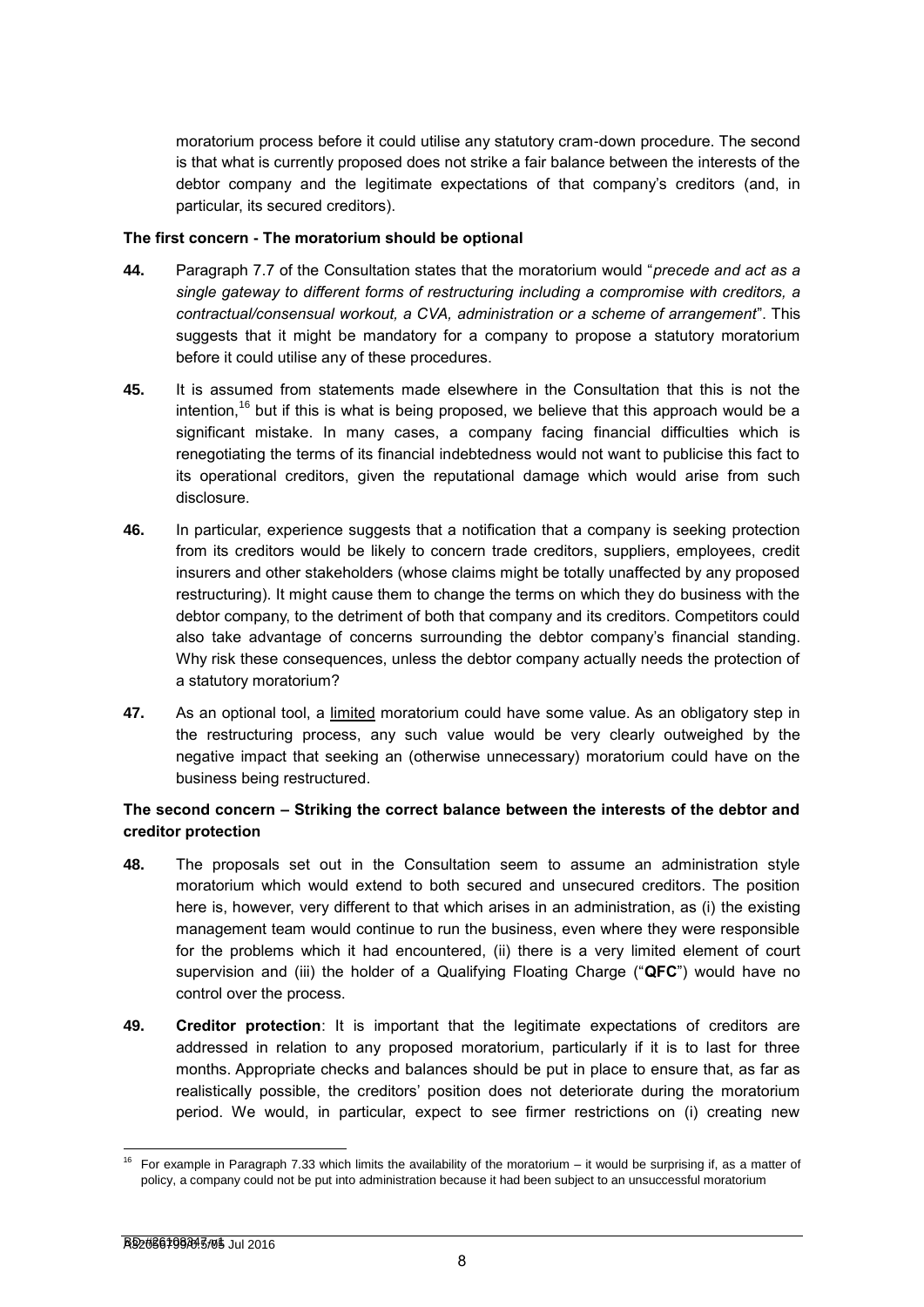security, (ii) disposing of material assets outside the ordinary course of business, (iii) repaying pre-moratorium liabilities and (iv) making payments to connected parties during the moratorium period (together the "**Relevant Transactions**").

- **50.** The Consultation states that the supervisor would need to sanction any disposals made by the company outside of the ordinary course of its business.<sup>17</sup> Given that the supervisor is a company appointee whose appointment is not ratified or approved by the court, and that (unlike under the Schedule A1 moratorium regime) there is no concept of a representative creditor body, there would appear to be a strong argument that, in order to maintain creditor confidence, the company should not be able to enter into any Relevant Transaction without the prior consent of the court.
- **51.** We do not believe that introducing such a requirement would result in a substantial level of court involvement during the moratorium process, as companies should not, other than in exceptional circumstances, be creating security or making significant disposals outside the ordinary course of business during the moratorium period.
- **52. The supervisor**: We understand that there may be policy and cost issues underpinning the suggestion that the supervisor should not have to be a licenced insolvency practitioner, as long as they are a solicitor or accountant "*with relevant expertise in restructuring*" 18 Measures should, however, be put in place to ensure that the supervisor's expertise extends to (for example) being able to analyse properly any cash flow/liquidity forecast prepared by the company's directors and to decide whether there are any CoMI issues. The success of any moratorium procedure will depend on creditors having confidence in both the procedure itself and in the supervisor who is effectively protecting their interests.
- **53.** Given (i) the practical difficulties involved in establishing whether a solicitor or accountant has the necessary skill set and experience to take on the role as supervisor and (ii) the possibility that this limitation could be challenged by restructuring specialists who may well have the necessary experience, but who would not necessarily be solicitors or accountants, the simplest option might be, as with other insolvency procedures, to limit the role of the supervisor to licenced insolvency practitioners, given that the latter should, by reason of their qualification, have the necessary skill set to take on this role.
- **54. Challenges.** It is proposed that "*creditors would…have a general right to apply to court*  during the first 28 days of the moratorium<sup>"</sup>,<sup>19</sup> It is unclear why the right to challenge the moratorium should be limited to this period. Circumstances change, including in relation to the prospects of agreeing a successful restructuring, with the result that creditors may well have valid grounds to argue after (say) two months that the company's financial position and prospects no longer merit the continuation of the moratorium.
- **55. Should the moratorium extend to secured claims?** The proposal that the moratorium should extend to the enforcement of security gives rise to two key issues, namely (i) would imposing a three month moratorium on the holder of a QFC be likely to serve any useful purpose, if the latter was determined to enforce their security directly they were permitted to do so? and (ii) even if such a moratorium were to be imposed, would any necessary carve-outs limit its effectiveness?

<sup>&</sup>lt;sup>17</sup> Paragraph 7.43

<sup>&</sup>lt;sup>18</sup> Paragraph 7.41 of the Consultation

Paragraph 7.25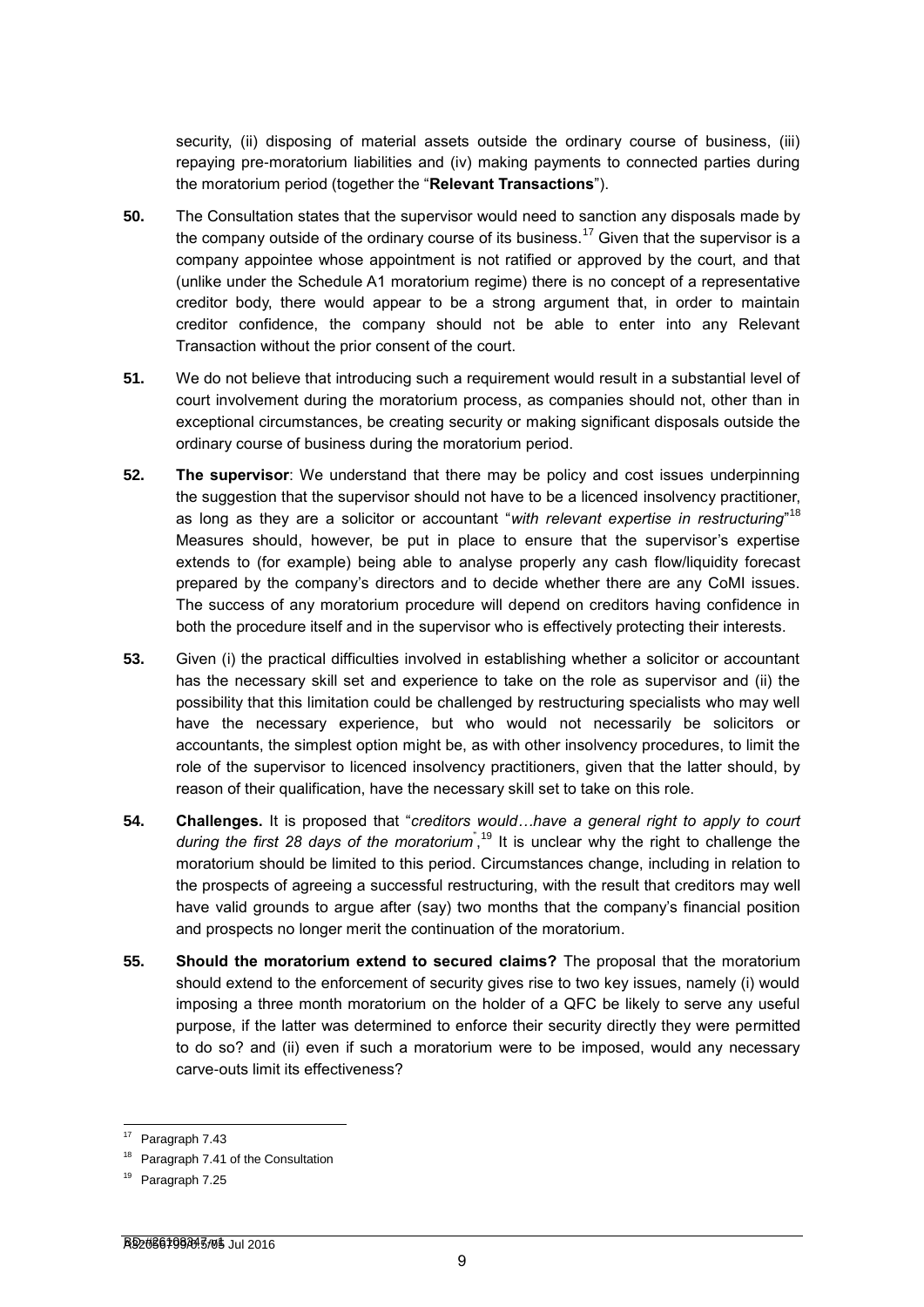- **56.** Looking first at the position of a QFC holder, it is acknowledged in the Consultation that "*as a matter of practice it would be unusual for a company not to consult, as a minimum, its largest secured creditors before making an application for a moratorium, to ensure that there was support for the principle of restructuring. If that support was not forthcoming it would be questionable whether there was a realistic prospect of rescue, as required by the qualifying conditions*."<sup>20</sup>
- **57.** We agree that a moratorium should not be allowed to proceed where the management of the debtor company lacks the support of the company's key secured creditors, particularly where it is clear that (for example) the holder of a QFC intends to enforce its security at the end of any moratorium period. There may therefore be a case for making the moratorium conditional on first obtaining the consent of any QFC holder (in which case, it should not be necessary for them to be bound by any moratorium).
- **58.** Turning to the question of carve-outs, the Consultation states that the moratorium would cease if a secured creditor could demonstrate to the satisfaction of the court that their "*collateral or interests are not sufficiently protected*" <sup>21</sup> There would, presumably, be further carve-outs from the moratorium on enforcing security as:-
	- $(i)$  it is assumed that the moratorium would not extend to arrangements falling within the scope of the Financial Collateral Arrangements (No. 2) Regulations 2003 or to security falling within the scope of Article 5(1) of the EC Regulation on Insolvency Proceedings 2000; and
	- (ii) it is also assumed that those creditors who retain the power to appoint an administrative receiver (such as those granted security as part of a "*capital market arrangement*") and who are currently excluded from the small company CVA moratorium, would also be excluded from this moratorium.
- **59.** We would question, looking at the cumulative effect of these provisions, how valuable a moratorium on enforcing security would be if (i) any QFC holder was effectively excluded, (ii) the various carve-outs set out in the previous paragraph were to apply and (iii) any other secured creditor would, unless the company went into administration, be able to enforce their security after three months.<sup>22</sup>
- **60. Eligibility**: There are five specific points in relation to a company's eligibility for the moratorium process which may require further consideration. These are as follows:-
	- (i) The test for establishing whether the company's financial position makes it eligible for the moratorium needs to be clarified. The Consultation states<sup>23</sup> that "*the company must demonstrate that it is already or imminently will be in financial difficulty, or is insolvent*" [our emphasis] whereas the impact assessment<sup>24</sup> states that in order to be eligible the company must "satisfy the court that it is already or imminently will be in financial difficulty, but is not yet insolvent".
	- (ii) Experience derived from advising directors of companies facing financial difficulties highlights the amount of work that needs to be carried out, in all but the simplest of

-

<sup>&</sup>lt;sup>20</sup> Paragraph 7.27

<sup>&</sup>lt;sup>21</sup> Paragraph 7.12 of the Consultation

 $22$  As they would, under the current proposals (Paragraph 7.36) be able to veto any extension beyond this

 $23$  Paragraph 7.18

 $24$  Paragraph 1.26 (a)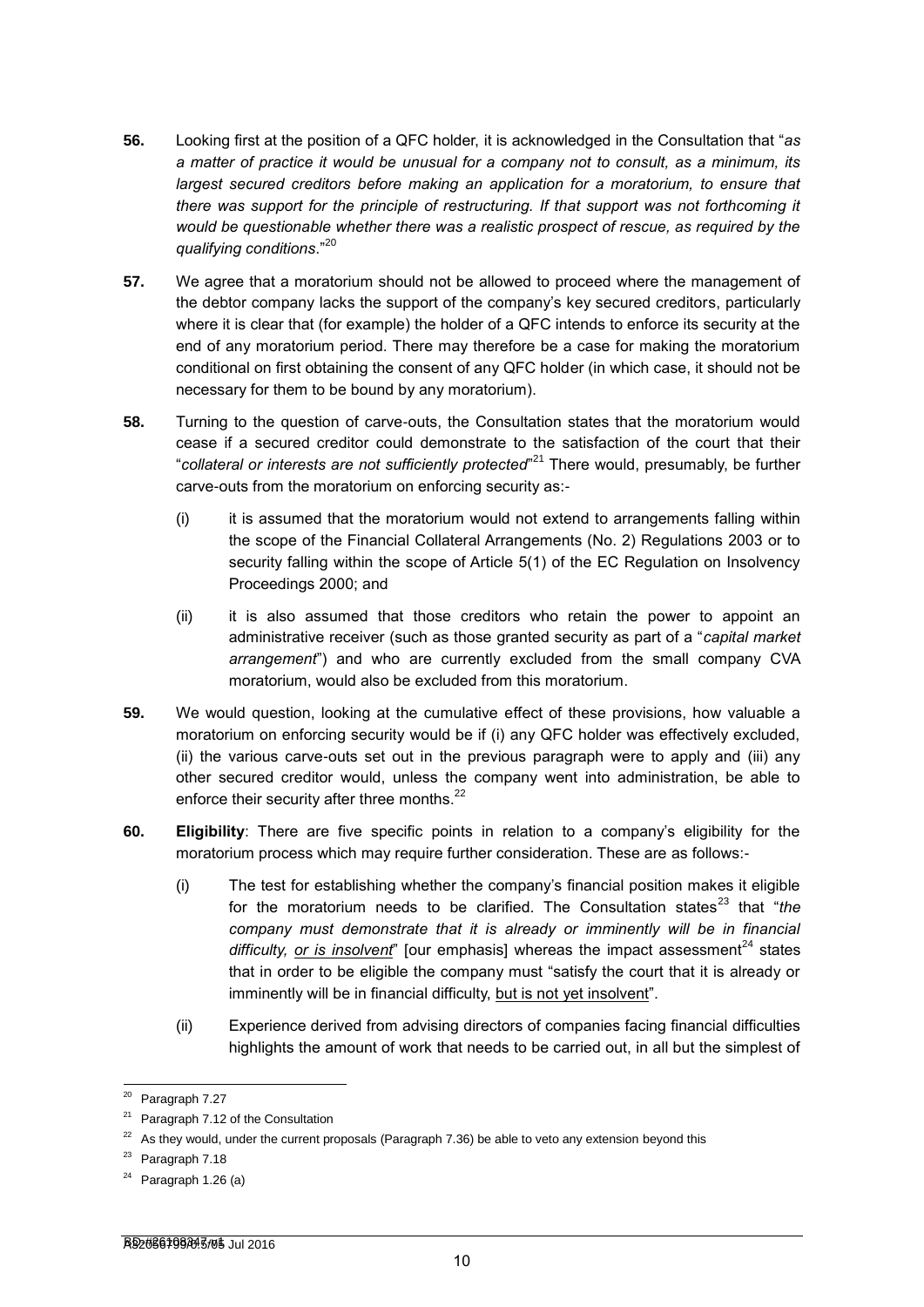businesses, in order to establish and maintain a proper cash flow forecast which can give comfort that the company should have sufficient funds to meet its obligations as and when they fall due.

It follows that the requirement that "*the company must be able to show that it is likely to have sufficient funds to carry on its business during the moratorium, meeting current obligations as and when they fall due as well as any new obligations that are incurred"<sup>25</sup>* could*,* assuming that it is taken seriously, limit the availability of the moratorium to companies which have the expertise and/or resources necessary to create a proper liquidity forecast.

- (iii) Linked to this point are the questions of (i) whether a lender would be able to accelerate a facility during the moratorium and to demand repayment following such acceleration and (ii) if so, whether the amount demanded would, having fallen due, have to be repaid if the moratorium were to continue. If the intention is that amounts can be accelerated but that they do not have to be repaid as a quid pro quo for the continuation of the moratorium, this should be made clear.
- (iv) Conversely, what would the position be if an amount fell due during the moratorium period, but the relevant creditor was prepared to defer payment? Would the continuation of the moratorium be dependent on the company having sufficient funds to pay that amount, notwithstanding the deferral?
- (v) Finally, although not strictly an eligibility point, it is stated at Paragraph 7.22 of the Consultation that the requirement that the company must be able to show that it is likely to have sufficient funds to carry on its business during the moratorium *"is to ensure that existing creditors are no worse off*." It is unclear why the availability of such funding would necessarily mean that existing creditors were no worse off.

If such funding is provided by a third party it would, even if not secured, have priority as an expense of the process,  $^{26}$  and would be repaid out of the company's available assets before the claims of existing unsecured and floating charge creditors. Even if new liabilities were satisfied using the company's assets, such payments could still reduce the amount available for repayment of the company's existing creditors. In either case, particularly where the funding was used to cover ongoing operational losses, existing creditors could be significantly worse off.

We think that it is important that the possibility that the creditors' position could deteriorate during the moratorium process should not be forgotten when considering the length of the moratorium and the balance to be struck between the interests of the company and those of its creditors.

**61. The option of going to court to obtain a moratorium**: It is suggested in paragraph 7.20 of the Consultation that "*if a company …is subject to a winding-up order or petition, it will not be able to qualify for a moratorium.*" This may have the unintended, and unwelcome, consequence that a hostile creditor could circumvent the moratorium by presenting a winding-up petition directly they suspected that the company might seek a moratorium. In order to address this, it may be worth considering giving the court discretion in such circumstances to allow an otherwise ineligible debtor company to use the moratorium.

-

 $25$  Paragraph 7.22

Paragraph 7.46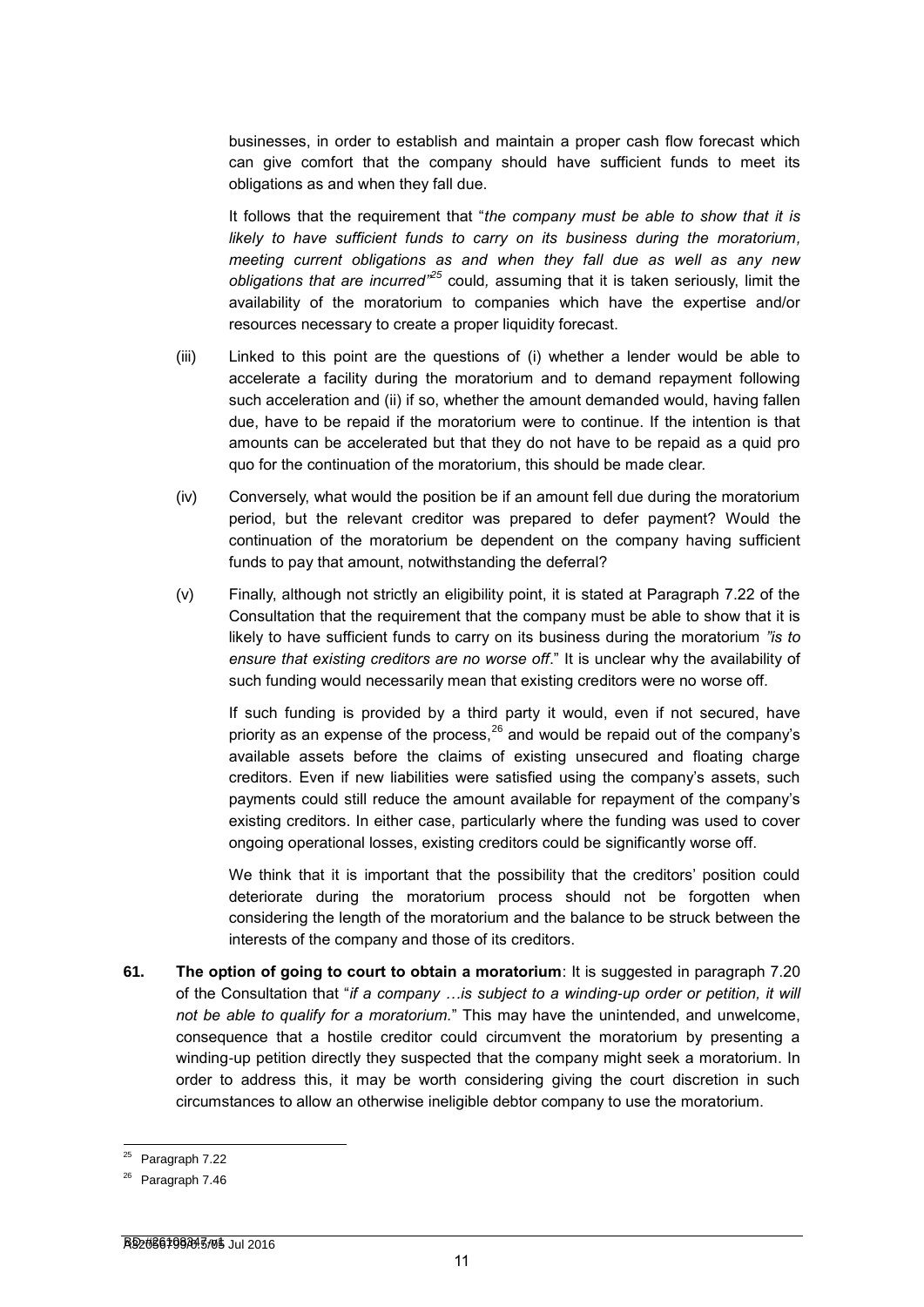- **62. Accruing interest**: Paragraph 7.11 of the Consultation suggests that "*When a company enters the moratorium, the arrears owed to creditors will be frozen*". This would seem to suggest that creditors would be unable to charge either normal or default interest on outstanding amounts during that period. If correct, it is unclear why this significant interference with contractual rights is required as part of a moratorium. The fact that interest is technically accruing on outstanding debts would not interfere with the company's ability to put a restructuring proposal in place. Indeed, allowing interest to keep running, would be more consistent with the concept of the moratorium being a temporary process linked to the company's rehabilitation. The proper place to deal with any such accrued interest is in any restructuring plan.
- **63. The position of directors**: The proposed treatment of directors' liabilities may require clarification, as it is proposed that the directors would remain in control of the company during the moratorium period, but with "*no exposure, subject to safeguards, for personal*  liability<sup>"27</sup> Normal wrongful trading provisions would not apply during the moratorium,<sup>28</sup> but directors could face personal liability if the moratorium were to continue at a time when there was no longer a reasonable prospect of agreeing a restructuring solution.
- **64.** In practice, the two personal liability tests seem very similar. A simpler, and more straightforward, solution (which would also avoid confusion) would be to leave the existing wrongful trading regime in place. If a company's directors are satisfied that there is a reasonable prospect of achieving a restructuring, they should also be able to get comfortable that there is a reasonable prospect of avoiding insolvent liquidation/administration*.*
- **65.** Any other option could be interpreted as a suggestion that there might be a lower bar during the moratorium period than that imposed by the wrongful trading test, a conclusion which could lead to inappropriate risk taking, particularly if directors believed that they could entirely rely on the views of the supervisor, rather than making their own assessment of the company's prospects.
- **66. Extending the moratorium**: In larger or more complex restructurings, a three month period may be too short to be useful, unless extended. Under the current proposals, obtaining such an extension may prove problematic as it would require the consent of every secured creditor.<sup>29</sup>
- **67.** Given that the process of seeking an extension would normally be time consuming and potentially disruptive, it may be worth considering building some flexibility into any moratorium legislation, in order to avoid the company's management being distracted during the moratorium period by efforts to obtain the consent of every secured creditor to an extension.
- **68.** One option might be to allow a short further extension in the circumstances envisaged in Paragraph 7.35 of the Consultation with the consent of (say) 75% of each class of secured creditor, conditional on the supervisor confirming that he or she is satisfied that significant progress is being made towards implementing a restructuring solution.
- **69. Effect of the termination of the moratorium**: It is unclear from the Consultation whether defaults that occur as a result of the moratorium process are immediately actionable once

<sup>&</sup>lt;sup>27</sup> Key Points box in Section 7 of the Consultation

<sup>&</sup>lt;sup>28</sup> Paragraph 7.34

<sup>29</sup> Paragraph 7.36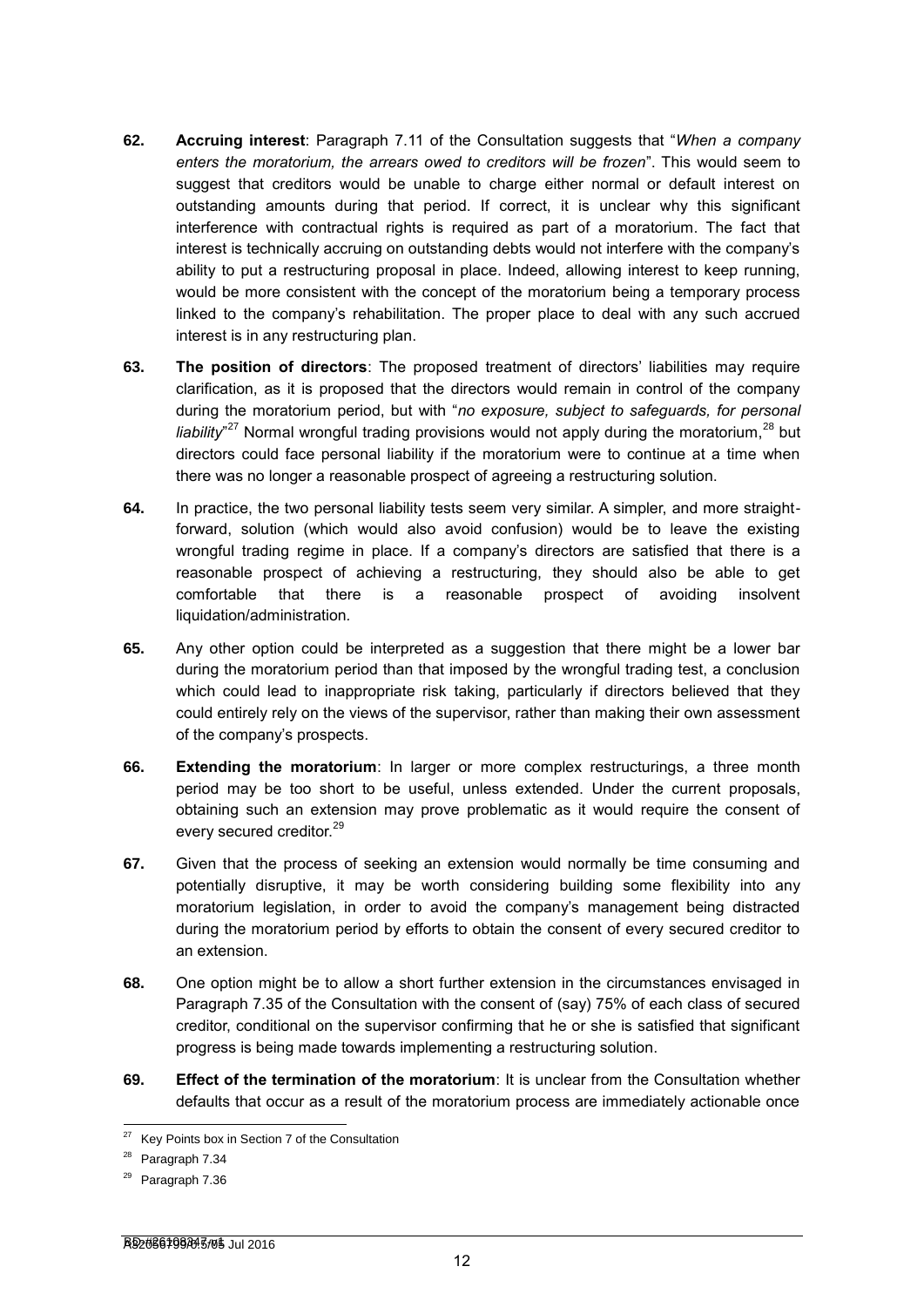the moratorium falls away. This may not, in most cases, be a significant issue, assuming that the company either executes a successful restructuring plan which addresses those defaults or goes into a formal insolvency process (in which case the point becomes academic), but there will be cases where neither scenario applies*.*

#### **EXTENDING EXISTING RESTRICTIONS ON CONTRACTUAL TERMINATION**

- **70.** We have previously highlighted the fact that one of the greatest challenges to the successful operation of the existing administration moratorium is that counterparties are able to terminate key contracts simply because a company has gone into administration.
- **71.** This point was reflected in the Insolvency Service's summary of responses to its 2014 consultation on the continuity of supply of essential services to insolvent businesses, which noted that

"*When a company or individual running a business enters an insolvency procedure, some suppliers may have contractual rights entitling them to terminate the supply contract on account of the insolvency. Where those supplies are essential to the continuation of the business, termination may have an adverse impact on the prospects of a successful rescue of the business and thereby on the amount of money available for creditors*."

- **72.** The proposal contained in the Consultation that existing statutory restrictions on the exercise of contractual termination rights should be extended to "*essential*" contracts therefore addresses an issue raised by various stakeholders. We would, however, suggest that a number of additional checks and balances would need to be considered, should this proposal be progressed, in order to protect the position of the relevant supplier.
- **73. Payment terms**: The Consultation focusses on the need for the debtor company to continue making payments under the relevant contract "*on time and in full*", <sup>30</sup> but the supplier is required to continue providing the relevant goods or services *"to the business during the moratorium in accordance with the original terms of supply*<sup>" 31</sup>[our emphasis].
- **74.** Where the goods in question were supplied on 90 or 120 day payment terms, a supplier denied the right to terminate the contract could be exposed to a significant credit risk as the debtor company might, contrary to its expectations, be unable to make payment in 3 or 4 months' time. The company could even be in insolvent liquidation at that stage, should its attempts to secure a restructuring have failed before the contractual payment date.
- **75.** The supplier's concerns might be exacerbated by the fact that credit insurers may withdraw cover if a supplier is not able to terminate a contract on the occurrence of a payment default or other insolvency event.
- **76.** While it may be argued that the supplier's claim would have priority as an expense of the process, the benefit of such priority would depend on there being sufficient floating charge or unsecured assets to satisfy that claim. There would also be timing issues, as a supplier (which might be facing pressures on its own liquidity) might have to wait for a considerable time before its claim was paid by the debtor company's administrator or liquidator.

<sup>-</sup><sup>30</sup> Paragraph 7.29 of the Consultation

<sup>&</sup>lt;sup>31</sup> Paragraph 7.30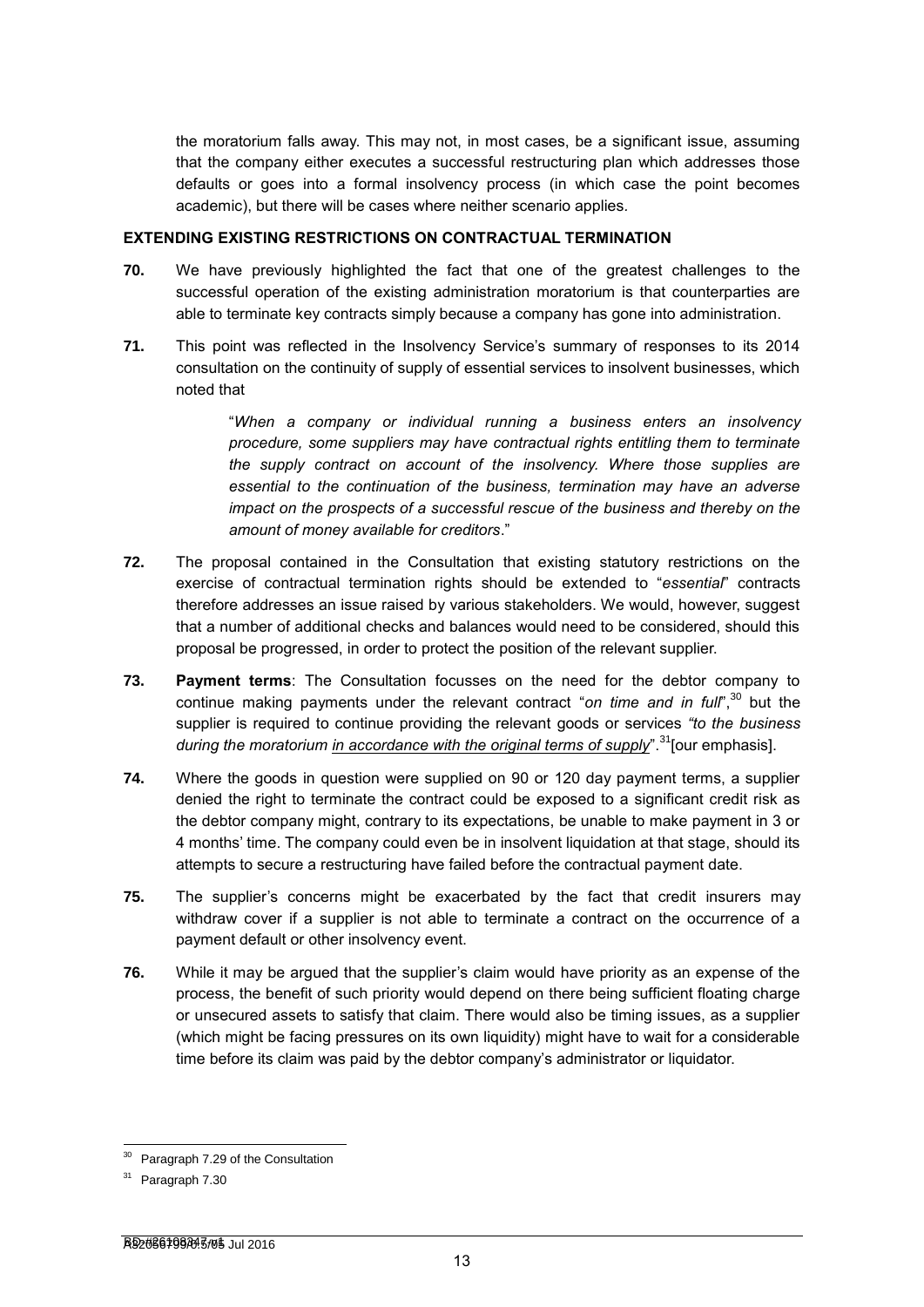- **77.** We therefore believe that any supplier should be able to insist, whatever the original contractual payment terms, on being paid in full, in cash, on delivery of the relevant goods or services, should the contract in question be designated an essential contract.
- **78.** If this were not the case, we believe that there would be a strong argument that the debtor company should have to apply to court to have a contract designated as being "*essential*", thereby giving a judge the opportunity to balance the benefit to the debtor company against the risks faced by the relevant supplier.
- **79. Termination of status as an "essential" contract**. Any such designation, whether effected with or without a court order, should lapse if the company fails to pay any amount due to the supplier during the period of the moratorium.
- **80. Limitations on the nature of "essential" contracts**: The question of whether a counterparty should be prevented from terminating a contract would depend on both (i) whether the continued provision of a supply was "*essential*" to the successful rescue of the business and its ongoing viability and (ii) whether "*alternative arrangements can be made at a reasonable cost within a reasonable time*".<sup>32</sup> As the term "*essential*" is not defined, it might be read as extending to financial products, such as hedging arrangements, overdrafts and/or the provision of ancillary banking facilities (such as BACs payment arrangements).
- **81.** If it is intended that banks could be prevented from terminating such arrangements if (as is likely) no other bank was willing to provide such facilities on the same terms now that the company was facing financial difficulties, further detailed consideration would need to be given to the question of how best to protect the position of such counterparties. It should be noted in this respect that exposures under such contracts could increase significantly (and, in the case of currency and interest rate hedges, relatively unpredictably) during the moratorium period, and that the possibility of a continuing or increased exposure could have a significant impact on a bank's capital adequacy requirements.
- **82.** In practice, as indicated in the Summary of our response, it may prove impractical to put satisfactory protections in place for certain financial contracts, and it may therefore be necessary to specify that some types of contract (for example interest rate and currency hedging agreements and undrawn overdraft facilities) cannot be designated as "*essential*" contracts.
- **83. Treatment of the essential contract in any restructuring plan**: If a supply of particular goods or services is deemed "*essential*", it would logically follow, as noted in Para 8.17 the Consultation, $33$  that any proposed restructuring plan would require the support of the relevant supplier. We would therefore suggest, as a further check to ensure that this power was not used inappropriately, that the Court approval of any restructuring plan should specifically take into account the position of any supplier that the company had designated as being "*essential*", focussing on whether that supplier was likely to terminate its relationship with the company and, if so, how the company was planning to deal with the absence of an "*essential*" supply.

<sup>&</sup>lt;sup>32</sup> Paragraph 8.12 of the Consultation

<sup>33</sup> "*We believe that if a business requires the continued supply of an essential good or service in order to be viable, the*  supplier of that good or service would need to be in agreement with a proposed restructuring plan or contractual workout *in order for the plan to be successful*"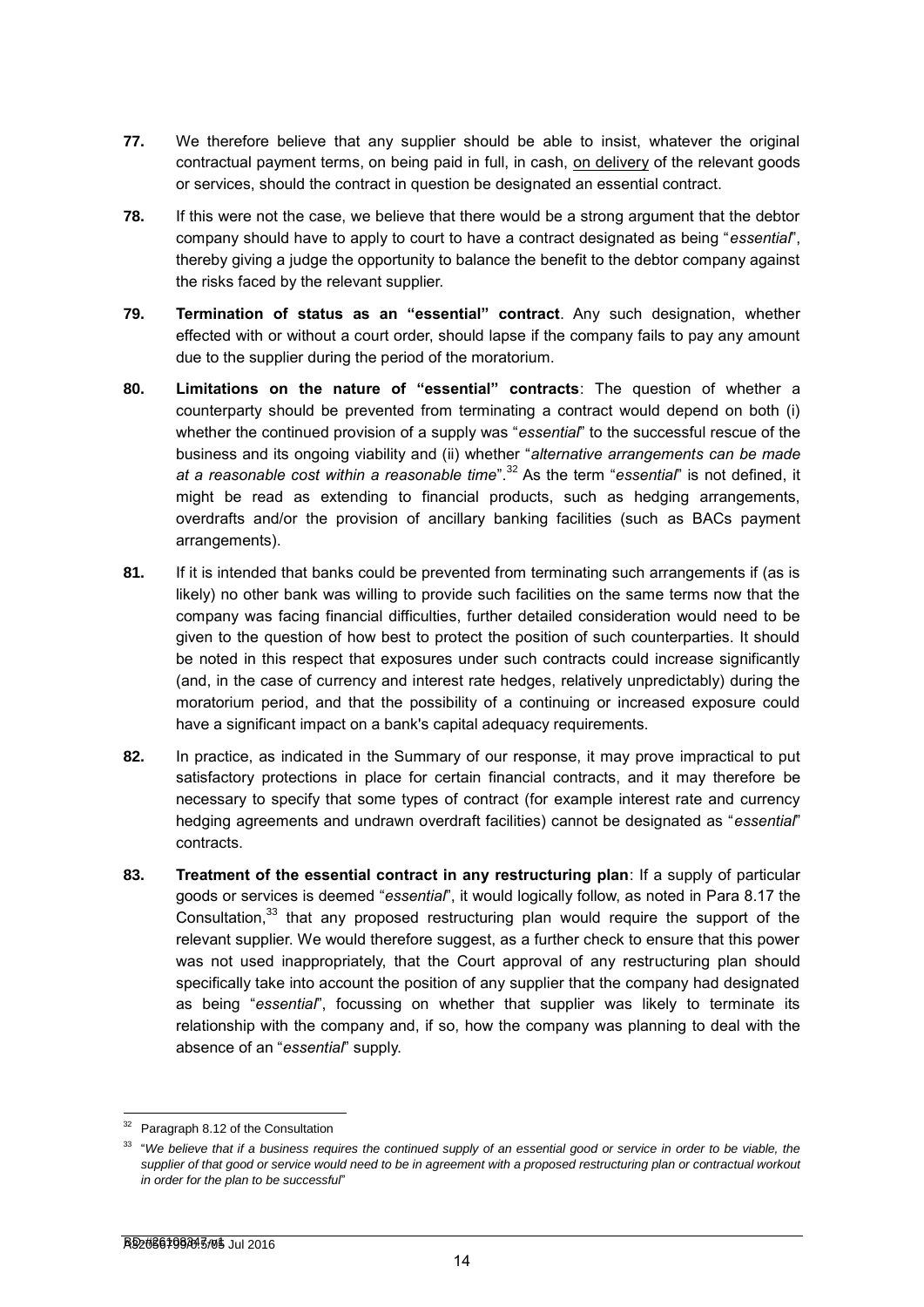**84. Preservation of rights of set-off**: It is not expressly stated in the Consultation whether any contract could still be designated as being "essential" and therefore not terminable, if the counterparty was relying on a right of set-off which required such termination and, if so, how the relevant counterparty's position would be protected, if its position deteriorated as a result of not being able to exercise such set-off right. In order to avoid an inequitable outcome, one option might be to allow a supplier to terminate the relevant contract, and to exercise any resulting rights of set-off, provided that they confirmed that they were willing to continue making supplies on the same terms under a new contract.

#### **EXPLORING OPTIONS FOR RESCUE FINANCING**

- **85.** We think that it is right that this area should be kept under review, as new money has historically been provided by banks who were already creditors of the company in question. Today, those banks are increasingly selling their debt at an early stage in the restructuring process, with the result that a company's creditors, once a restructuring is under way, increasingly comprise CLOs, hedge funds and bondholders who may be unwilling or unable to provide additional liquidity.
- **86.** We do not believe that the reason why competitive DIP finance and exit finance markets have failed to develop to date in the United Kingdom is the absence of mechanisms for giving such claims priority, as:-
	- (i) any such funding can already be given statutory priority as an administration expense;
	- (ii) new funding can, as part of a consensual restructuring plan or under a Scheme of Arrangement, be given priority over all other secured claims;  $34$  and
	- (iii) it appears that any such funding made available as part of the moratorium process would also be given statutory priority.<sup>35</sup>

In short, procedures are already in place to give priority to new funding, albeit subject, in some cases, to the claims of existing fixed charges.

- **87.** When looking at this issue, the Commission Recommendation of 12<sup>th</sup> March 2014 focussed on two specific risks which might be deterring new lenders, namely that:-
	- (i) new financing agreed upon in the restructuring plan and confirmed by a court might be declared void, voidable or unenforceable as an act detrimental to the general body of creditors; and
	- (ii) providers of new financing as part of a restructuring plan which is confirmed by a court could potentially face civil and criminal liability relating to the restructuring process.

Neither of these risks is considered to be particularly relevant in a UK context.

**88.** As noted in our March 2015 response, it is possible that one of the main bars to third party funding in a restructuring or insolvency context may be a lack of transparency, which

<sup>34</sup> Should interim liquidity be required, a DIP facility could even be proposed as part of a "*Moratorium Scheme of Arrangement*"

Paragraph 7.46 of the Consultation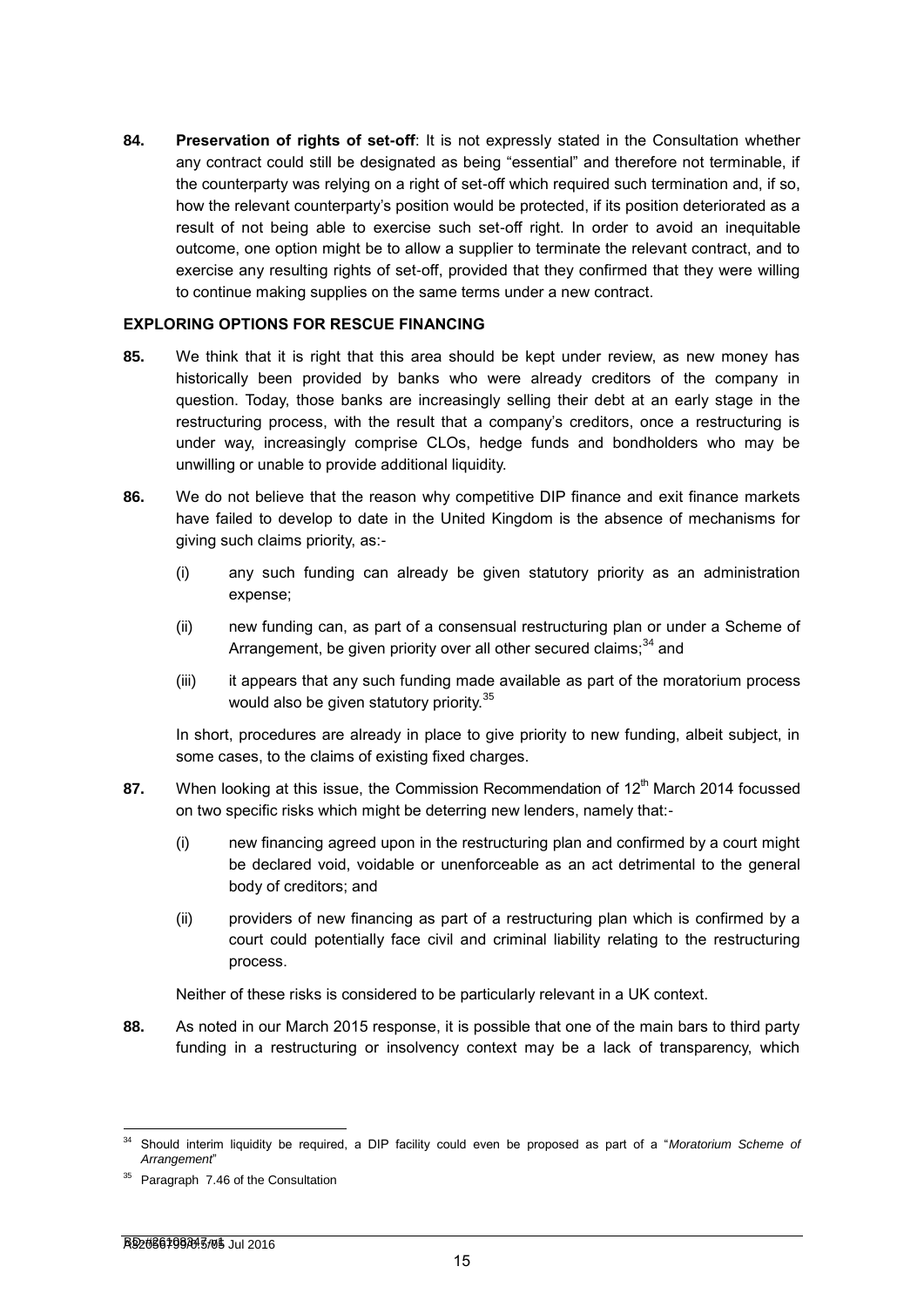makes it difficult for a prospective lender to identify or price potential opportunities.<sup>36</sup> By way of example, in the US, it is possible to search the court docket for all the documents filed with the court in the context of US Chapter 11 proceedings, including any debtor-inpossession financing agreement, whereas, in the UK, it can often be difficult to get hold of a copy of the order placing the company into administration, let alone any of the agreements entered into by the administrator.

- **89.** This is, however, a topic best explored directly with potential providers of third party funding, as they will be best placed to explain whether lack of transparency is indeed an issue (and, if so, whether any practical steps could be taken to address it), or whether there are other potential bars to third party lenders providing additional liquidity during the restructuring process.
- **90.** Once there is a clearer understanding of what is preventing the growth of a competitive third party funding market, and of what steps would need to be taken to remove any identified obstacles, careful consideration would have to be given to the question of whether such obstacles could be removed without causing significant uncertainty and possible disruption to existing financial markets and products and without making new lending more expensive.
- **91.** The concerns voiced in 2009 in response to an earlier consultation would, however, strongly suggest that this "*complicated issue*" is not one which can be satisfactorily explored in the context of a six week consultation.

We note in this context that Para 22(d) of the Commission Recommendation anticipates that any restructuring plan should set out "*the conditions for new financing*", which, if the plan is a public document, may result in a greater degree of transparency than may currently be found in the United Kingdom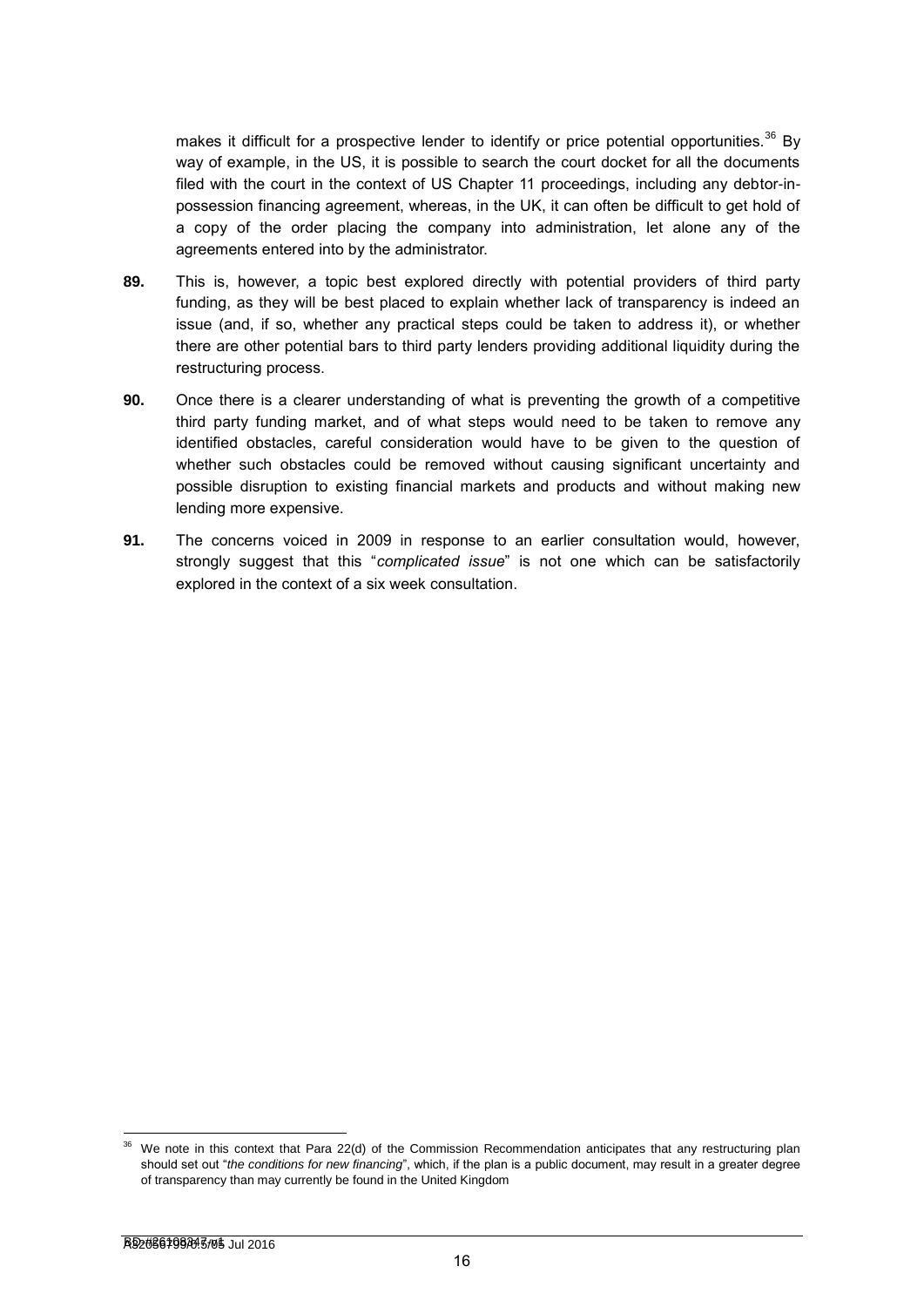# **APPENDIX 1 – SPECIFIC QUESTIONS**

# **The Introduction of a Moratorium**

## **1. Do you agree with the proposal to introduce a preliminary moratorium as a standalone gateway for all businesses?**

We would support the introduction of a short, pre-insolvency, moratorium which put onto a statutory basis the approach already adopted by the courts in cases such as *BlueCrest Mercantile BV v [Vietnam Shipbuilding Industry Group,](http://www.lawtel.com/UK/FullText/AC0138248ChD.pdf)* <sup>37</sup> where case management powers have been used to impose a short de facto standstill on hostile creditor action while a restructuring plan is finalised. Dealing with such actions can prove an unhelpful distraction during the restructuring process and it would be useful to have the threat of a statutory moratorium available, in order to prevent anxious or disruptive creditors from attempting to derail business rescue plans by petitioning to have a struggling company wound up.

What is proposed in the Consultation, namely a wide administration-type moratorium, would, however, go considerably beyond this identified issue, and would make fundamental changes to the existing restructuring landscape. The existing rights of secured creditors (in particular the rights of the holder of a Qualifying Floating Charge) unsecured creditors and suppliers would be significantly restricted, while the directors of a business would potentially be allowed to carry on incurring losses during the moratorium period or to continue trading such that free assets were progressively converted into charged assets during that period.

There is a clear risk that what is proposed may, rather than creating an environment in which plans could be put in place for the rescue of a potentially viable business, simply encourage directors to put off dealing with a company's financial difficulties. This could, in turn, lead to creditor anger and frustration, should the company's financial position deteriorate during the moratorium period.

The question is therefore one of whether the significant restrictions on creditor rights, and the risk of the moratorium being abused, could be justified by reference to the number of viable and well managed businesses which would, under the current legislative framework, fail, but which would be likely to survive, should a moratorium of the type proposed in the Consultation be available.

We have, in practice, experienced very few cases in which a viable and well managed business has failed as a result of the absence of a moratorium of the type proposed in the Consultation. We would therefore not support the wider moratorium proposals contained in the Consultation, as any potential practical benefit is outweighed by the potential prejudice to creditors.

While we do not believe this to be the intention, we would also emphasise our view that the preliminary moratorium should be an optional process and that a company should not have to enter into the moratorium before it can go into administration or utilise any statutory cram-down procedure.

**2. Does the process of filing to court represent the most efficient means for gaining relief for a business and for creditors to seek to dissolve the moratorium if their interests aren't protected?**

<sup>[2013]</sup> EWHC 1146 (Ch)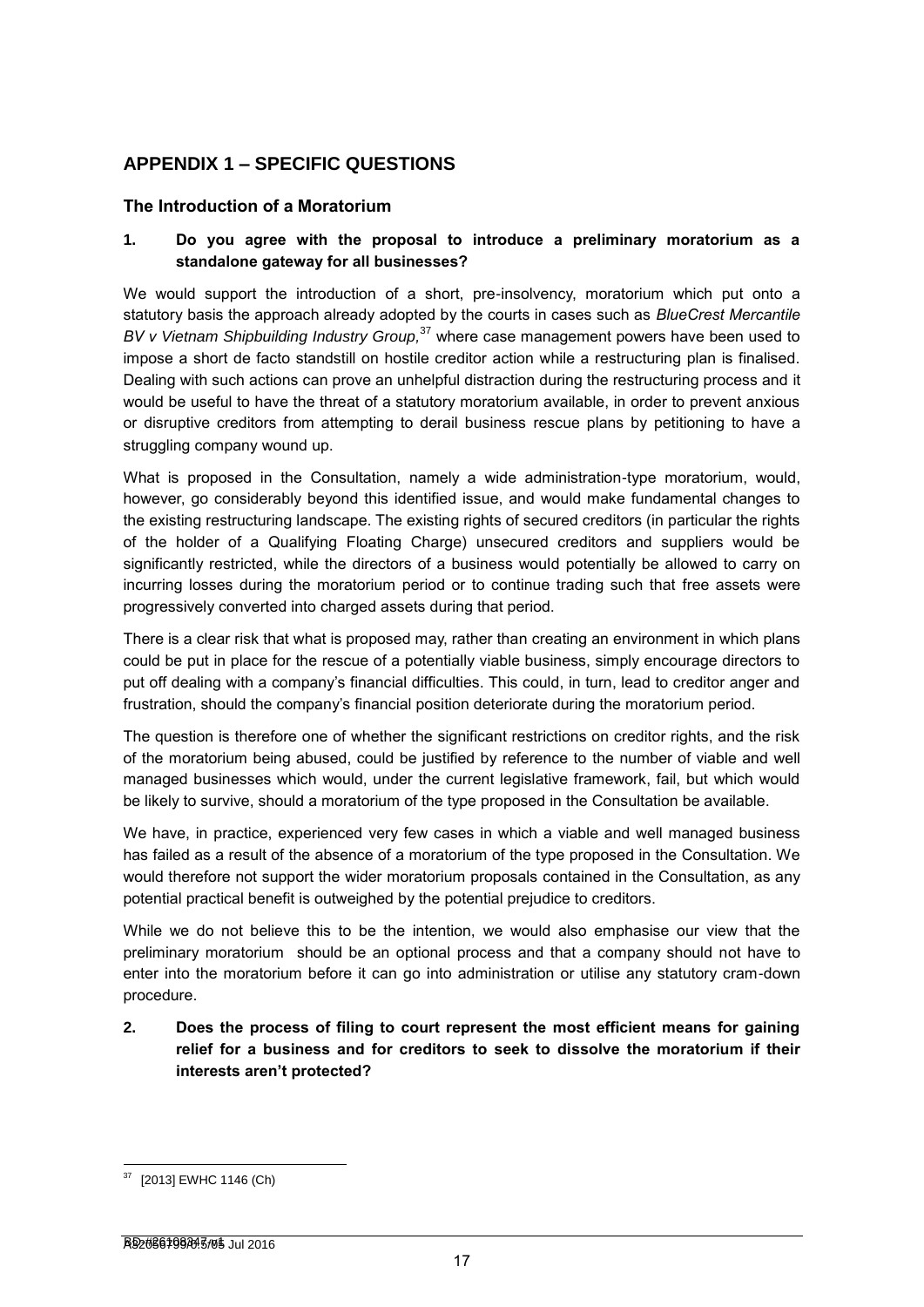The process of filing at court, combined with filing with the Registrar of Companies and sending a copy of the application to all known creditors, would make the moratorium a matter of public record and should ensure that creditors are made aware that a moratorium is in place.

There may be merit in requiring the company to notify any other parties with which it does business during the moratorium period that it is subject to a moratorium. As with other insolvency procedures, notice to this effect could appear in correspondence from the company and on any website, thereby ensuring that those dealing with the company were aware of its financial position (particularly if they were a potential new supplier who was at risk of having their contract designated as an "essential" contract).

We would also suggest that the court could potentially play a greater role, in certain limited circumstances, in order to avoid the risk of hostile creditors presenting a tactical winding-up petition directly they suspected that the debtor company might seek a moratorium. In order to address this, it might be worth considering giving the court discretion in such circumstances to allow a company to use the moratorium where it would, but for such winding-up petition, be eligible to do so.

Turning to the dissolution of the moratorium, it appears, given the subjective nature of the proposed qualifying conditions, that only the court would be in a position to decide whether or not the moratorium should be ended in the face of creditor objections.

#### **3. Do the proposed eligibility tests and qualifying criteria provide the right level of protection for suppliers and creditors?**

Overall, there is a concern that the proposed tests are very subjective and that, as drafted, they lack detail.

The requirement that "*the company must also be able to show that it is likely to have sufficient*  funds to carry on its business during the moratorium, meeting current obligations as and when *they fall due as well as any new obligations that are incurred*" raises the following questions:-

- (i) How will compliance with this test be demonstrated? Experience derived from advising directors of companies facing financial difficulties highlights the amount of work that needs to be carried out, in all but the simplest of businesses, in order to establish and maintain a proper cash flow forecast which can give comfort that the company should have sufficient funds to meet its obligations as and when they fall due. This requirement could limit the availability of the moratorium to companies which have the expertise and/or resources necessary to create a proper liquidity forecast.
- (ii) How would compliance with this test be policed on an on-going business? It appears that only the supervisor will be in a position to provide independent oversight of the company's liquidity position, but taking on this role would seem to be inconsistent with the "light touch" approach generally contemplated by the Consultation.
- (iii) Could this requirement be satisfied by having new third party funding made available? If so, the objective of ensuring that "*existing creditors are no worse off*." may not be satisfied, as even if such funding was not secured, it would still have priority as an expense of the process, and would be repaid out of the company's available assets before the claims of existing unsecured and floating charge creditors, whose position could be prejudiced, particularly if the new funding had been used to cover on-going operational losses.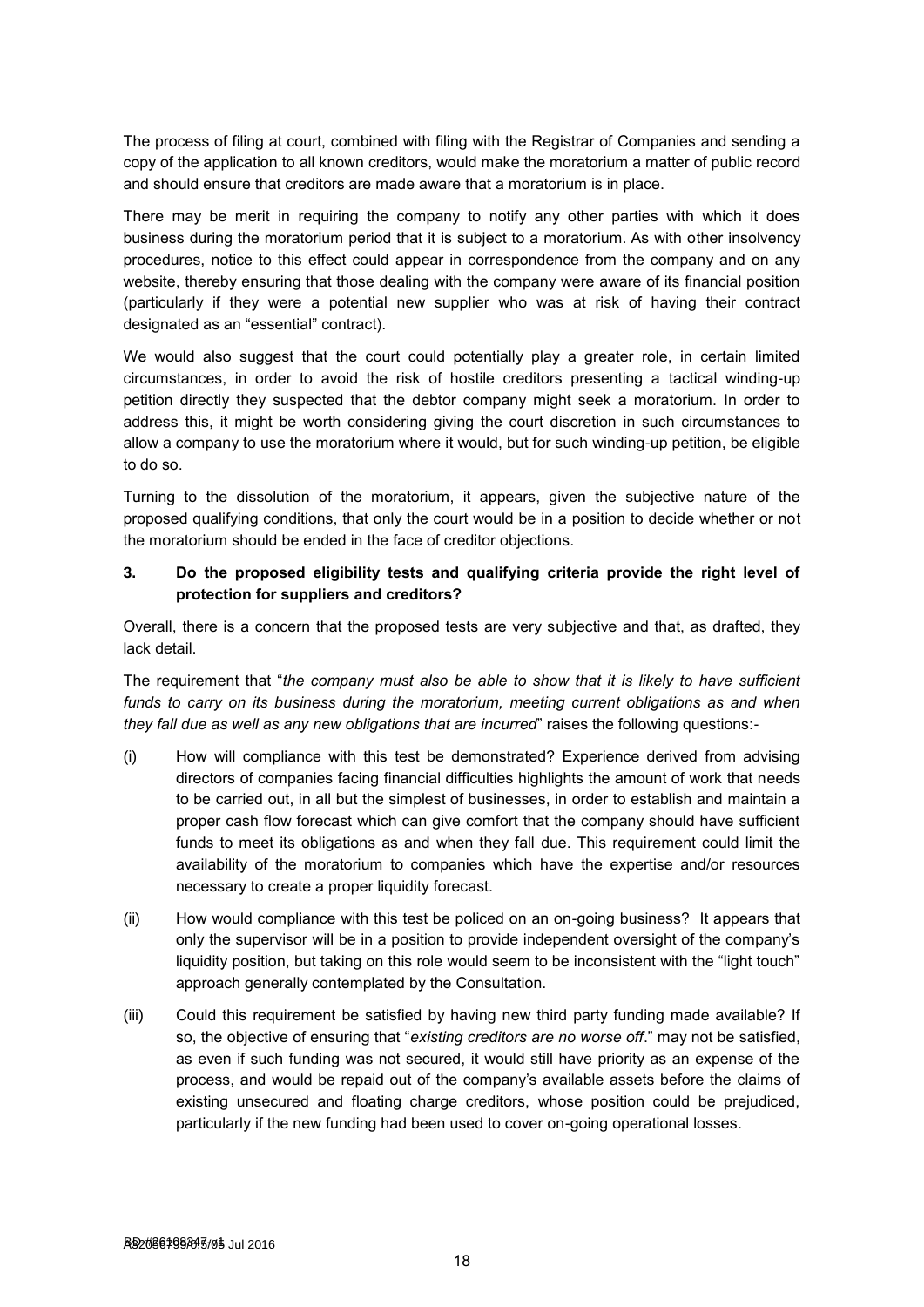(iv) If a lender was be able to accelerate a facility during the moratorium and to demand repayment following such acceleration, would the amount demanded, having fallen due, have to be repaid if the moratorium were to continue?

Turning to the requirement that the "*company must be able to demonstrate that there is a reasonable prospect that a compromise or arrangement can be agreed with its creditors*", the following questions arise:-

- (i) What does the "*reasonable prospect*" test actually involve? Would the supervisor be looking for evidence of a certain level of creditor support (and if so, what percentage?) or would it be sufficient for the debtor to assert that any plan which improved the position of creditors should, as a general proposition, have a reasonable prospect of obtaining creditor support?
- (ii) Would the consent of any qualifying floating charge holder or any essential supplier be required? We would, as noted in the main body of our response, question whether the moratorium should extend to secured claims, but if it did, the moratorium should not be allowed to proceed where the management of the debtor company lacked the support of the company's key secured creditors, particularly where it was clear that (for example) the holder of a QFC intended to enforce its security at the end of any moratorium period.

Finally, we would point out, as stated in the main body of our response, that there should be exclusions from the moratorium for arrangements falling within the scope of the Financial Collateral Arrangements (No. 2) Regulations 2003, security falling within the scope of Article 5(1) of the EC Regulation on Insolvency Proceedings 2000 and security in respect of which creditors retain the power to appoint an administrative receiver (such security being currently excluded from the small company CVA moratorium).

# **4. Do you consider the proposed rights and responsibilities for creditors and directors to strike the right balance between safeguarding creditors and deterring abuse while increasing the chance of business rescue?**

No. As noted in the main body of our response, it is important that the legitimate expectations of creditors are addressed in relation to any proposed moratorium, particularly if it is to last for three months. Appropriate checks and balances should be put in place to ensure that, as far as realistically possible, the creditors' position does not deteriorate during the moratorium period. We would, in particular, expect to see firmer restrictions on (i) creating new security, (ii) disposing of material assets outside the ordinary course of business, (iii) repaying pre-moratorium liabilities and (iv) making payments to connected parties during the moratorium period (together the "**Relevant Transactions**").

There would appear to be a strong argument that, in order to maintain creditor confidence, the company should not be able to enter into any Relevant Transaction without the prior consent of the court. We do not believe that introducing such a requirement would result in a substantial level of court involvement during the moratorium process, as companies should not, other than in exceptional circumstances, be creating security or making significant disposals outside the ordinary course of business during this period.

# **5. Do you agree with the proposals regarding the duration, extension and cessation of the moratorium?**

**Duration and Extension**: In larger or more complex restructurings, a three month period may be too short to be useful, unless extended. Under the current proposals, obtaining such an extension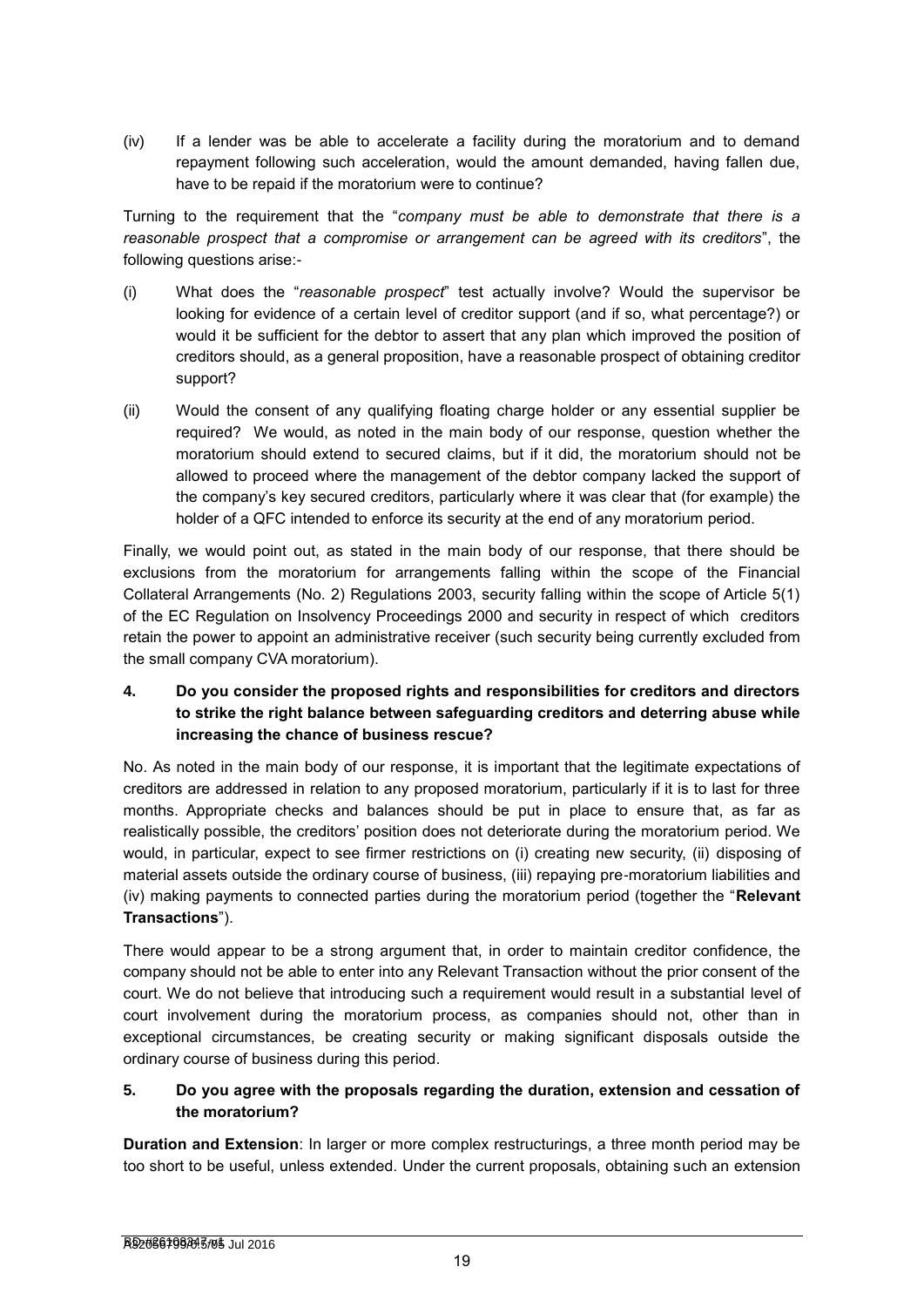may prove problematic and time consuming, particularly as it would require the consent of every secured creditor. It may therefore, as noted in the main body of our response, be worth considering building some flexibility into any moratorium legislation, in order to avoid the company's management being distracted during the moratorium period by efforts to obtain the consent of every secured creditor to an extension.

**Cessation**: It is proposed that "*creditors would…have a general right to apply to court during the*  first 28 days of the moratorium<sup>"</sup>. It is unclear why the right to challenge the moratorium should be limited to this period. Circumstances change, including in relation to the prospects of agreeing a successful restructuring, with the result that creditors may well have valid grounds to argue after (say) two months that the company's financial position and prospects no longer merit the continuation of the moratorium. The creditors' right to challenge should therefore last as long as the moratorium lasts.

## **6. Do you agree with the proposals for the powers of and qualification requirements for a supervisor?**

As discussed in the main body of our response, measures should be put in place to ensure that the supervisor has sufficient expertise to (for example) analyse properly any cash flow/liquidity forecast prepared by the company's directors or to decide whether there are any CoMI issues. The success of any moratorium procedure will depend on creditors having confidence in both the procedure itself and in the supervisor who is effectively protecting their interests.

Given the practical difficulties involved in establishing whether a solicitor or accountant has the necessary skill set and experience to take on the role as supervisor, the simplest option might be, as with other insolvency procedures, to limit the role of the supervisor to licenced insolvency practitioners, given that the latter should, by reason of their qualification, have the necessary skill set to take on this role.

Additionally, the idea that the supervisor could be a solicitor sits uncomfortably with the SRA's refusal to regulate insolvency practice.

## **7. Do you agree with the proposals for how to treat the costs of the moratorium?**

While it is reasonable that debts properly incurred running the business and the reasonable costs of the supervisor during the moratorium should be treated in the same way as costs in administration, being repaid first by the company as an expense of the process, there need to be checks and balances on incurring such debts and costs, given that they may reduce the recoveries of the company's floating charge and unsecured creditors. In particular, it is unclear from the Consultation:-

- (i) Who would approve such costs? Under the current proposals, there does not seem to be any mechanism for such costs to be approved by either the company's creditors or the court.
- (ii) Who would resolve any dispute as to whether such costs were reasonable?
- (iii) Should there be a cap on such costs (or at least on the supervisors' remuneration)? and
- (iv) Would such costs include liabilities incurred during the moratorium under continuing contracts or would priority only extend to those contracts which were designated as essential?
- **8. Is there a benefit in allowing creditors to request information and should the provision of that information be subject to any exemptions?**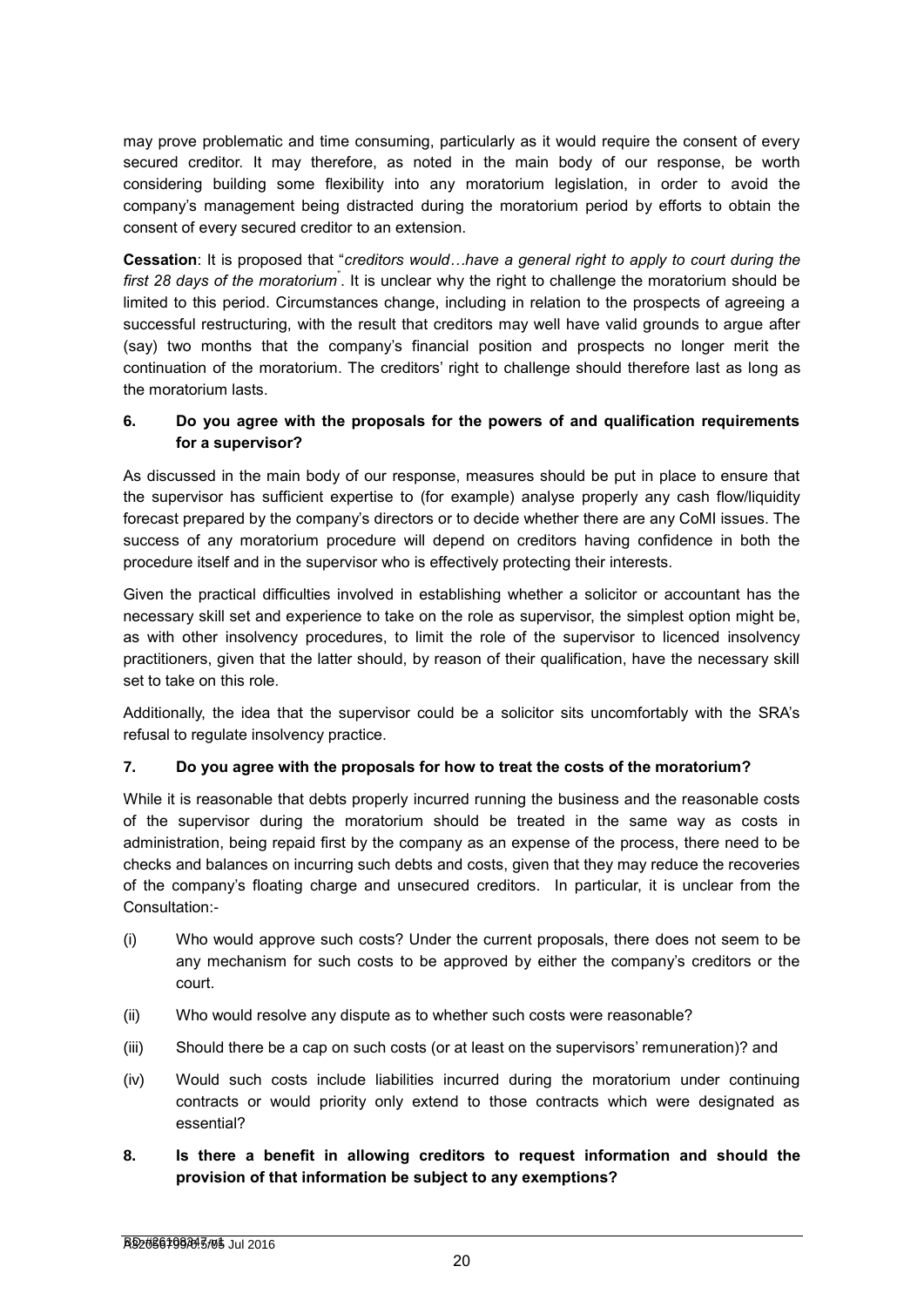Creditors should be provided with sufficient information to allow them both to (i) assess whether the eligibility criteria are satisfied and (ii) consider the viability of any proposed restructuring plan. They should also be entitled to request such information, if it is not provided. This should increase both transparency and creditor confidence in the process.

There must, however, be limitations on what can be requested, as a flow of requests for information could become so onerous that it began to interfere with the restructuring process. There is a clear risk that those who should be focussing on developing the restructuring plan and negotiating with key stakeholders could be distracted (particularly in a company with limited resources) by requests for additional information.

There should, for example, be a clear carve-out, allowing the company and/or the supervisor to ignore unreasonable requests or requests (such as those for the provision of confidential trading information), the disclosure of which might damage the company's business.

Finally, we believe that it is important that there should, as between creditors, be a level playing field in relation to the provision of information, particularly in the case of larger companies whose debt is being traded. There may therefore be merit is requiring the debtor company to place any material information supplied at the request of one creditor onto its website, so that such information can be accessed by its other creditors.

# **Helping Businesses Keep Trading through the Restructuring Process**

# **9. Do you agree with the criteria under consideration for an essential contract, or is there a better way to define essential contracts? Would the continuation of essential supplies result in a higher number of business rescues?**

The proposed extension of existing statutory restrictions, in order to prevent the use of ipso facto clauses to terminate "essential" contracts, may prove a useful tool in dealing with "ransom" creditors, as long as the interests of the relevant supplier are properly protected. There would, however, appear to be some inconsistency between the Consultation and the Impact Assessment as the Consultation suggests that the number of essential contracts would be very low, while Paragraph 1.74 of the Impact Assessment suggests that "*the average company may ask for 5 – 10 suppliers to be assigned as essential*".

If the figures contained in the Impact Assessment are correct, it might be argued that we are edging towards a general prohibition on ipso facto clauses, given that such prohibition already extends to supplies of gas, water, electricity and IT. While this may, in some respects, be a simpler solution than that proposed in the Consultation, careful consideration would need to be given to the question of whether it was also a desirable solution.

Further measures would, however, need to be put in place to ensure that the position of the relevant supplier was properly protected. There should, in particular, as noted in the main body of our response, be limitations on the nature of "essential" contracts. It is likely, for example, to prove impractical to put satisfactory protections in place for certain financial contracts, with the result that it may be necessary to specify that some types of contract (for example interest rate and currency hedging agreements and undrawn overdraft facilities) cannot be designated as "*essential*" contracts.

**10. Do you consider that the Court's role in the process and a supplier's ability to challenge the decision, provide suppliers with sufficient safeguards to ensure that they are paid when they are required to continue essential supplies?**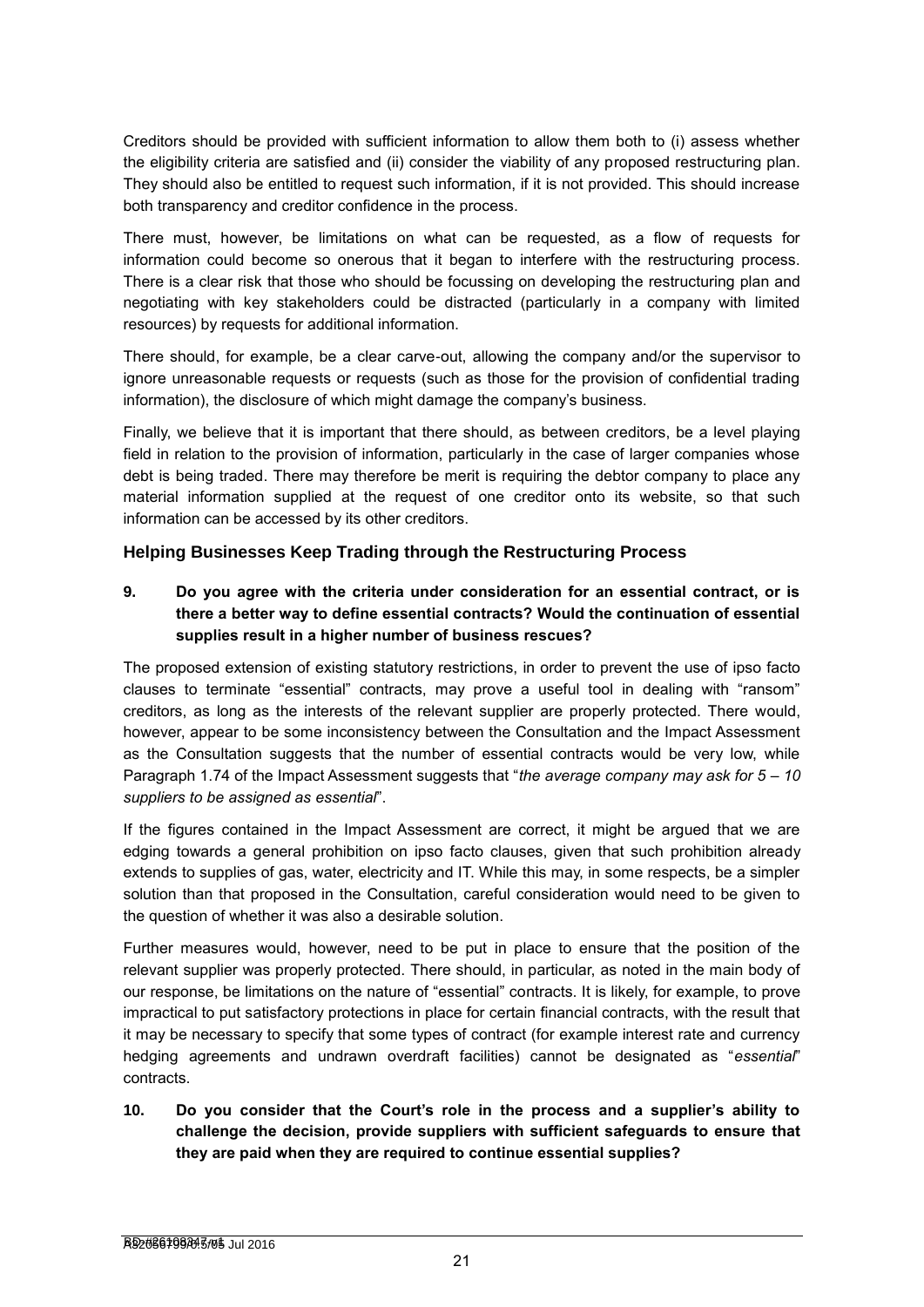No. The supplier is, for the reasons set out in the main body of our response, potentially incurring a significant credit risk if the goods or services in question were supplied on 90 or 120 day payment terms. The supplier's concerns might be exacerbated by the fact that credit insurers may withdraw cover if a supplier was not able to terminate a contract on the occurrence of a payment default or other insolvency event.

The ability to go to court in order to challenge the decision to designate a key contract as being "*essential*" does not provide a supplier facing this risk with sufficient safeguards. Even assuming that the supplier could afford to go to court (which may not be the case for smaller suppliers) and that it had access to the sophisticated legal advice needed to mount a credible court challenge, it would, as noted in the Impact Assessment, still not make commercial sense for a supplier to do so unless the amount which they expected to lose as a result of continuing supply was greater than the expected litigation costs.

Even if the supplier did go to court, it is unclear from the Consultation whether they could only challenge the decision to categorise a contract as "*essential*" or whether they could also challenge the assessment that the business would be able to meet its payments as they fall due.

Given that the supplier's main concern, in most cases, would be that might not be paid, they should have the right not to supply where they have reasonable grounds for doubting that they would be paid in full. The alternative approach, as noted in our response, would be to allow any supplier to insist, whatever the original contractual payment terms, on being paid in full, in cash, on delivery of the relevant goods or services, should the contract in question be designated an essential contract.

# **Developing a Flexible Restructuring Plan**

## **11. Would a restructuring plan including these provisions work better as a standalone procedure or as an extension of an existing procedure, such as a CVA?**

We would support the suggestion that the Corporate Recovery Plan should be a stand-alone restructuring procedure which would sit alongside the existing rescue options and which could be used by the directors of a company which was, or was likely to become, insolvent or by an administrator or liquidator of that company.

We would not, for the reasons set out in the main body of our response, support the alternative suggestions that the new procedure could be incorporated into the existing CVA voting procedure, or that it should replace the existing, and successful, Scheme of Arrangement procedure.

## **12. Do you agree with the proposed requirements for making a restructuring plan universally binding in the face of dissention from some creditors?**

Yes. We agree, in principle, that the existing corporate rescue regime could potentially be improved by the introduction of a new statutory procedure which permitted the cramming-down of out of the money creditors, whether secured or unsecured, without their consent. The new procedure should not, however, allow interference with the rights of in the money fixed charge security holders without their individual consents.

The proposals set out in the Consultation relating to the new cram-down procedure are, however, relatively high level, and will require further detailed consideration if they are to proceed. In particular, the position of shareholders needs to be clarified, as it would clearly be inequitable if a Corporate Recovery Plan could leave shareholders with their existing equity, at a time when some or all creditor claims had to be compromised or written off.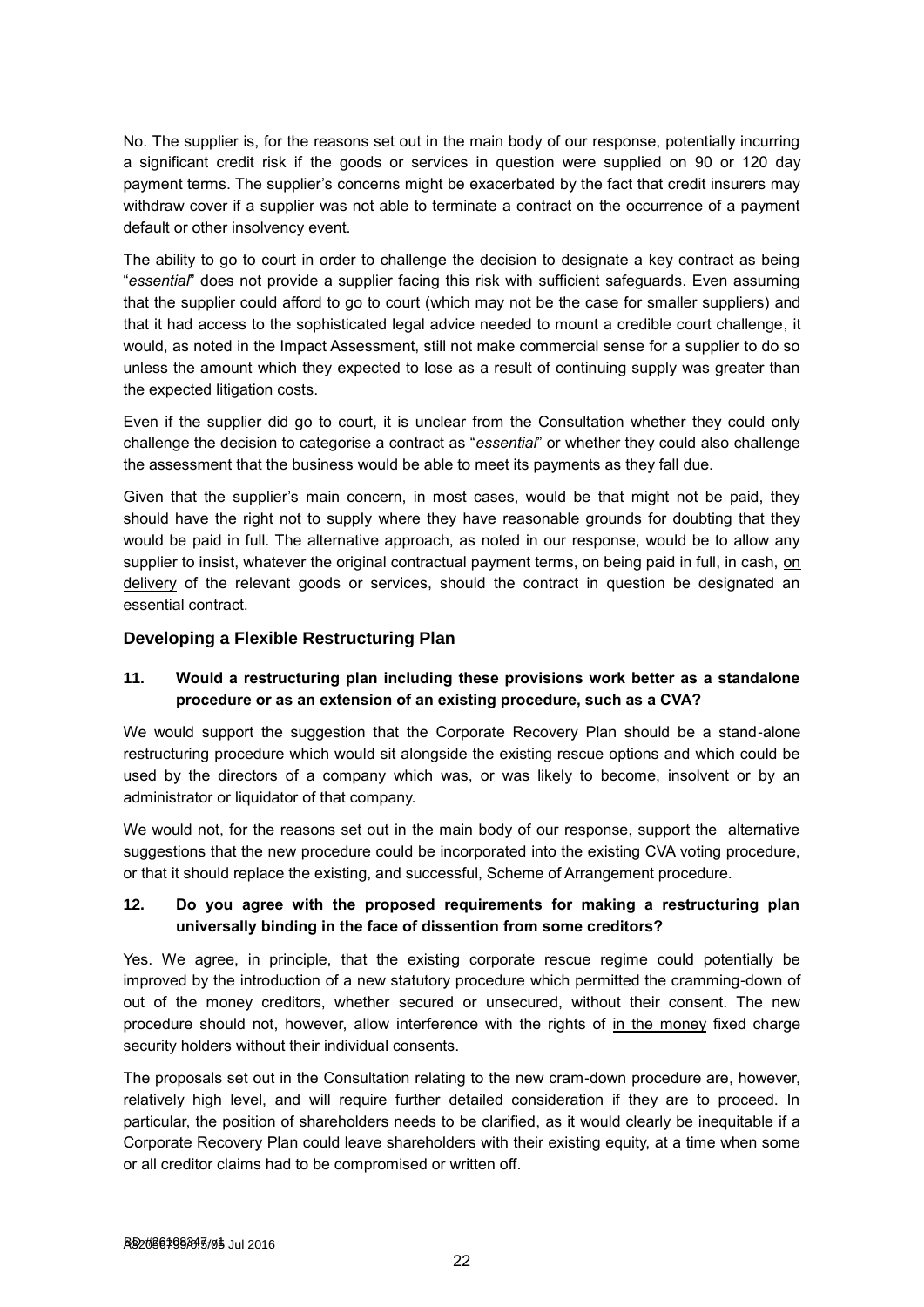Turning to the specific proposals, we agree that that (i) voting should be by class, (ii) the class test should be the same as that used in relation to Schemes and (iii) the approval threshold should be 75% by value of each class. We would, however, question whether the numerosity test applicable to Schemes should be incorporated into the Corporate Recovery Plan. Our experience is that this test offers no significant creditor protection. It does, however, give dissenting creditors the ability to sabotage (and potentially kill off) a widely accepted and viable restructuring proposal though the simple expedient of splitting out their votes.

As noted in the main body of our response, there may also be a case for giving the court the discretion, in exceptional cases, to sanction a Corporate Recovery Plan where a creditor whose ongoing support is vital to the debtor's business would receive a larger repayment than more senior creditors, as long as the payment, and the rationale for making it, were fully disclosed and the relevant senior creditors were still better off than would otherwise have been the case

#### **13. Do you consider the proposed safeguards, including the role of the court, to be sufficient protection for creditors?**

The existing safeguards relating to Schemes of Arrangement work effectively, both protecting creditors' interests and giving them confidence in the process. We therefore believe that existing case law and best practice established in relation to Schemes of Arrangement should also apply to the new Corporate Recovery Plan.

Similarly, we believe that the role of the court in considering whether to approve a Corporate Recovery Plan should be the same as the role of the court when sanctioning Schemes of Arrangement. The test currently applied by the court when deciding whether or not to sanction a Scheme works well and is widely understood. The same test should therefore apply to a Corporate Recovery Plan, thereby avoiding uncertainty and possible attempts to "play the system".

# **14. Do you agree that there should be a minimum liquidation valuation basis included in the test for determining the fairness of a plan which is being crammed down onto dissenting classes?**

We do not, as noted in the main body of our response, believe that legislating for the use of a "*minimum liquidation valuation*" would necessarily be a helpful measure, even if it was possible to come to a generally accepted definition of exactly what this meant, as there is a danger that this would rapidly become the default valuation option. The fairness of any plan should be judged by reference to the most likely alternative outcome, which may not necessarily be the immediate liquidation of the debtor company.

As each case turns to some extent on its own facts, the court should continue its current practice of considering valuation issues on a case by case basis, having regard to independent valuation evidence.

On this basis, we would not agree that "*potential future earnings*" should be excluded for valuation purposes in every case, as a business may depend on a key contract (such as a patent) which would reasonably be expected to provide a future income stream. This could have a significant impact on the company's value. While it could be argued that this income stream was "expected" rather than "potential", attempting to draw a firm line between expected and potential earnings is likely to prove both problematic and a likely cause for dispute.

## **Rescue Finance**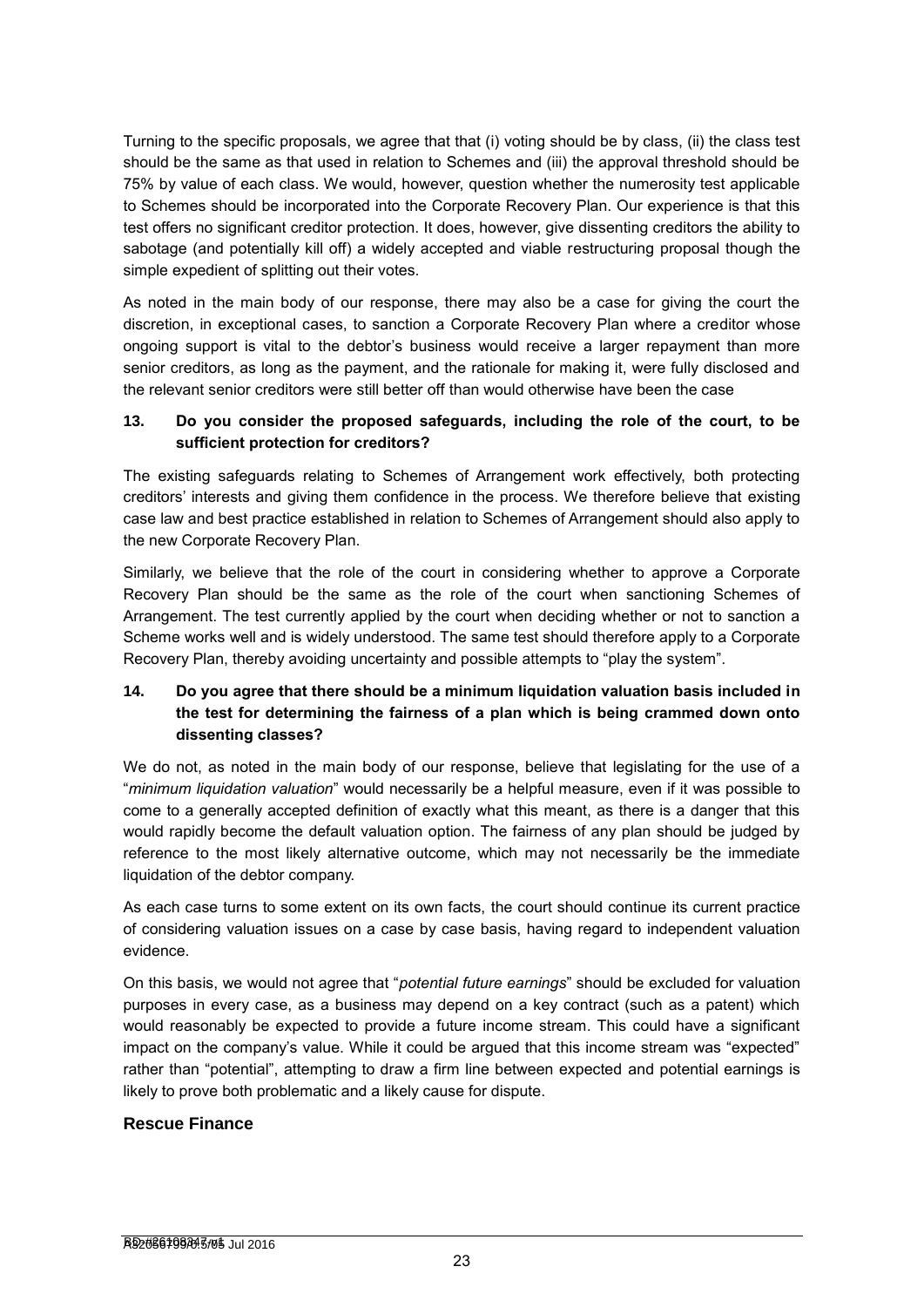# **15. Do you think in principle that rescue finance providers should, in certain circumstances, be granted security in priority to existing charge holders, including those with the benefit of negative pledge clauses? Would this encourage business rescue?**

Rescue finance can already be given statutory priority as an administration expense. New funding can also, as part of a consensual restructuring plan or under a Scheme of Arrangement, be given priority over all other secured claims. Mechanisms therefore already exist for rescue finance providers to be given priority over existing floating charge holders, including those with the benefit of negative pledge clauses.

Extending such priority arrangements to the holders of fixed charge security would, however, be a major step. As explained in the main body of our response, doing so would create significant problems that would in turn have a significant impact on new money lending.

Turning first to potential problems, giving new lenders priority over existing fixed security is likely to generate significant disputes as to, for example, (i) whether new fixed charge security is actually required, (ii) the value of the assets over which security has been created and (iii) whether the existing charge holder would be adequately protected. It is not clear that the UK courts have the experience or capacity to deal with such disputes.

These issues are likely to create uncertainty. Even if some safeguards are put in place, who would take the risk of the valuation being incorrect or the value of the secured asset deteriorating after new prior ranking security has been created? Lenders facing the possibility that the benefit of taking fixed charge security might be eroded would inevitably try to pass that risk onto new borrowers, resulting in increased costs for those borrowers

# **16. How should charged property be valued to ensure protection for existing charge holders?**

Please see above. As with the question of how to value assets for the purposes of the proposed Corporate Recovery Plan, we believe that the court should consider valuation issues on a case by case basis, having regard to independent valuation evidence. We do not consider that it would be realistic, or helpful, to set out rigid guidelines for valuing assets as diverse as ships, commercial property, intellectual property rights and book debts, particularly where those fixed charge assets may be located in different jurisdictions and subject to local factors which impact on their value.

## **17. Which categories of payments should qualify for super-priority as 'rescue finance'?**

If by "super priority" this question refers to giving rescue financing priority over existing fixed charge security, we refer to our previous answers. If it refers to giving rescue financing priority over floating charge security that would suggest that the existing administration/liquidation expense regime should apply.

**5 July, 2016**

#### © CITY OF LONDON LAW SOCIETY 2016

All rights reserved. This paper has been prepared as part of a consultation process. Its contents should not be taken as legal advice in relation to a particular situation or transaction.